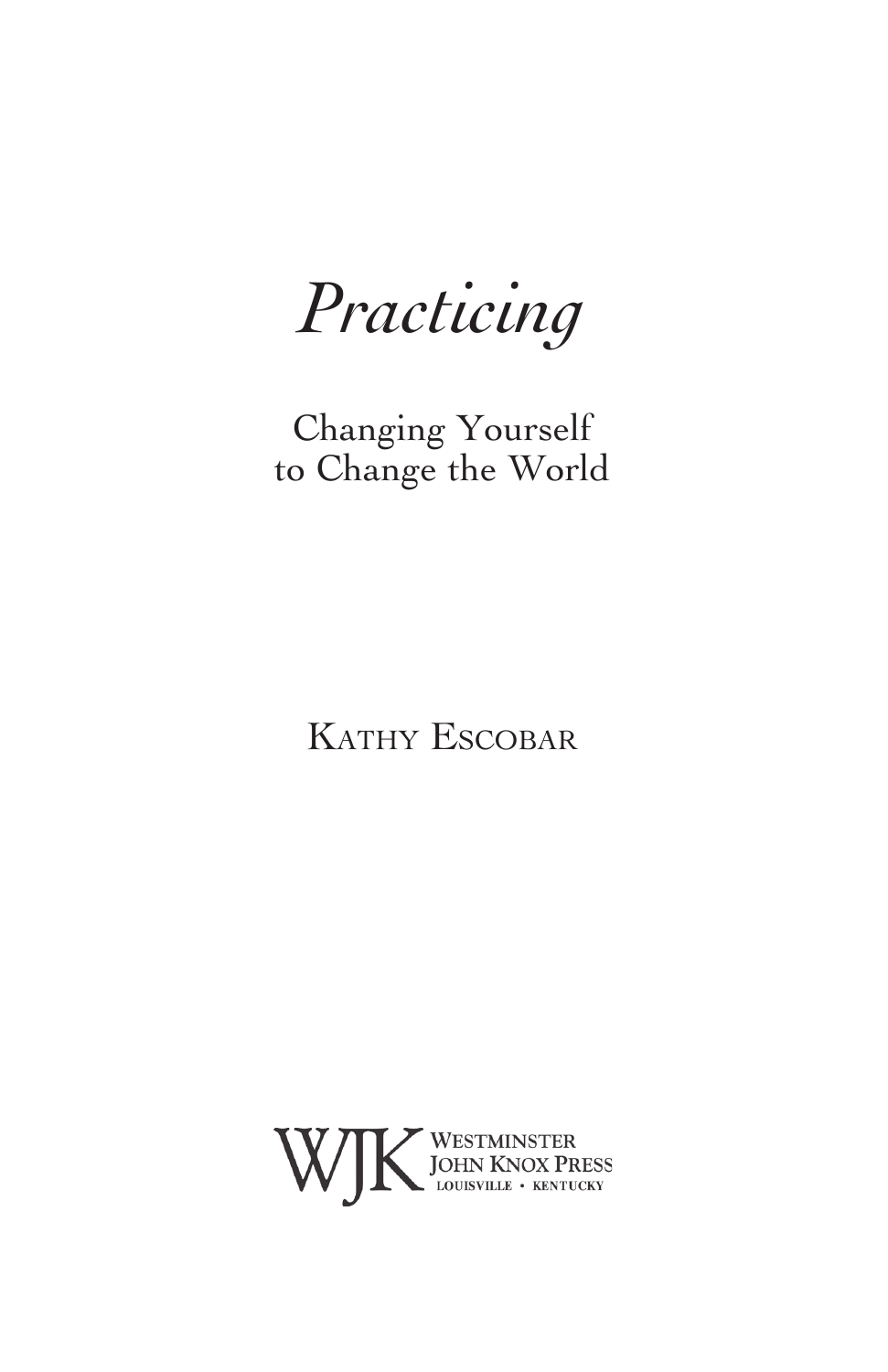# CONTENTS

| Acknowledgments                 | 1X  |
|---------------------------------|-----|
| <b>Introduction: Practice</b>   | 1   |
| 1. The Practice of Healing      | 11  |
| 2. The Practice of Listening    | 31  |
| 3. The Practice of Loving       | 49  |
| 4. The Practice of Including    | 71  |
| 5. The Practice of Equalizing   | 93  |
| 6. The Practice of Advocating   | 119 |
| 7. The Practice of Mourning     | 139 |
| 8. The Practice of Failing      | 161 |
| 9. The Practice of Resting      | 183 |
| 10. The Practice of Celebrating | 201 |
| Conclusion: Keep Practicing     | 217 |
| Notes                           | 227 |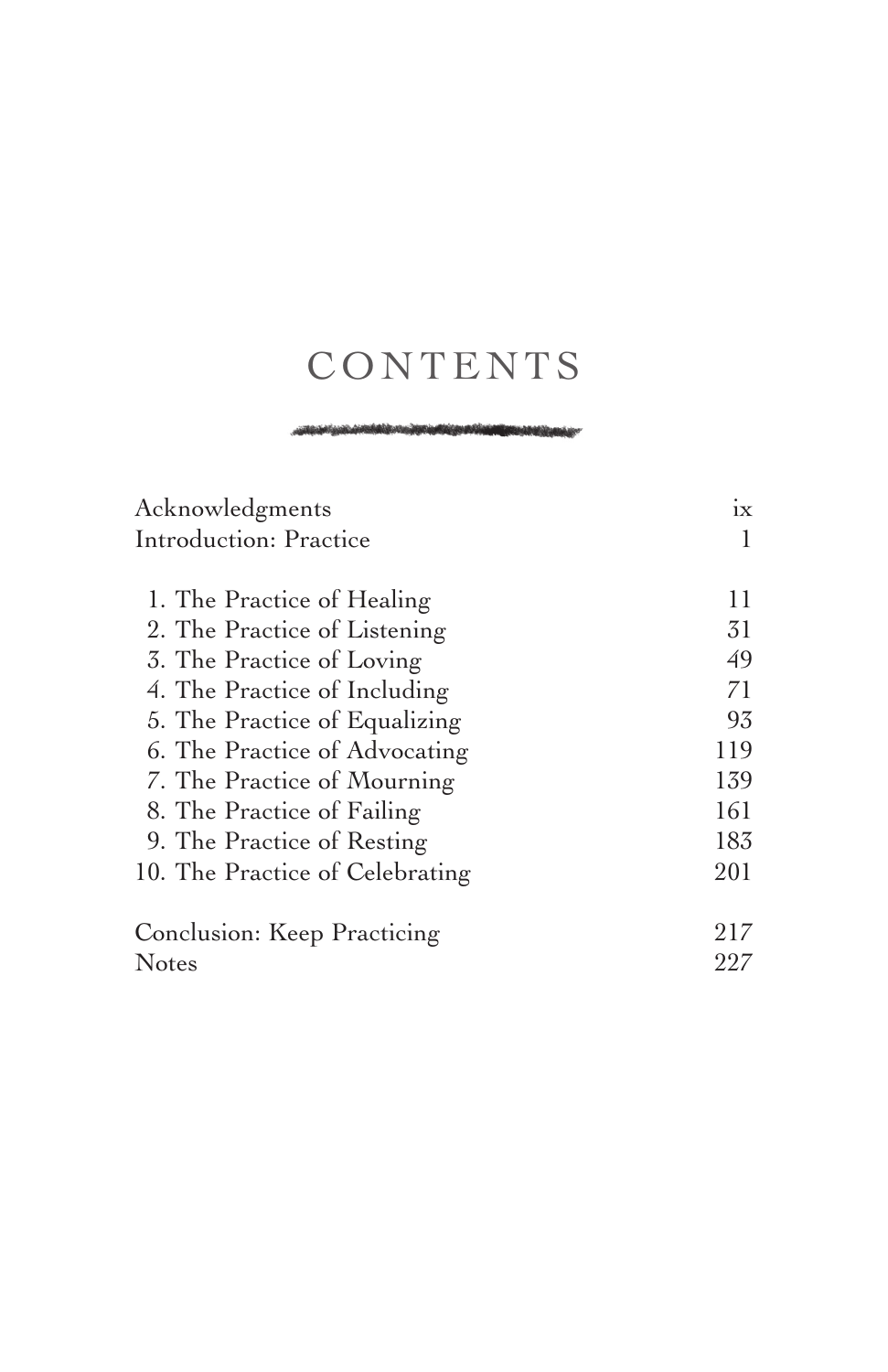## INTRODUCTION

#### *Practice*

#### *Prac·tice— praktəs*

Verb / present participle: **practicing**

- 1. To participate in an activity or implement a skill repeatedly to develop greater proficiency
- 2. To intentionally work toward growth through repetition and experience

*An ounce of practice is worth more than tons of preaching.* —Mahatma Gandhi

In my life as a pastor, blogger, advocate, and friend, each week I have multiple conversations with people of all shapes, sizes, and experiences about issues of faith. Some are loyal church attenders, deeply dedicated to their local community. Others are what I call *faith-shifters*, people who have deconstructed former beliefs and aren't sure what they believe anymore. Still others fit in the categories of *Nones* and *Dones*, folks who are at a point in their lives where they have no clear spiritual tethering or are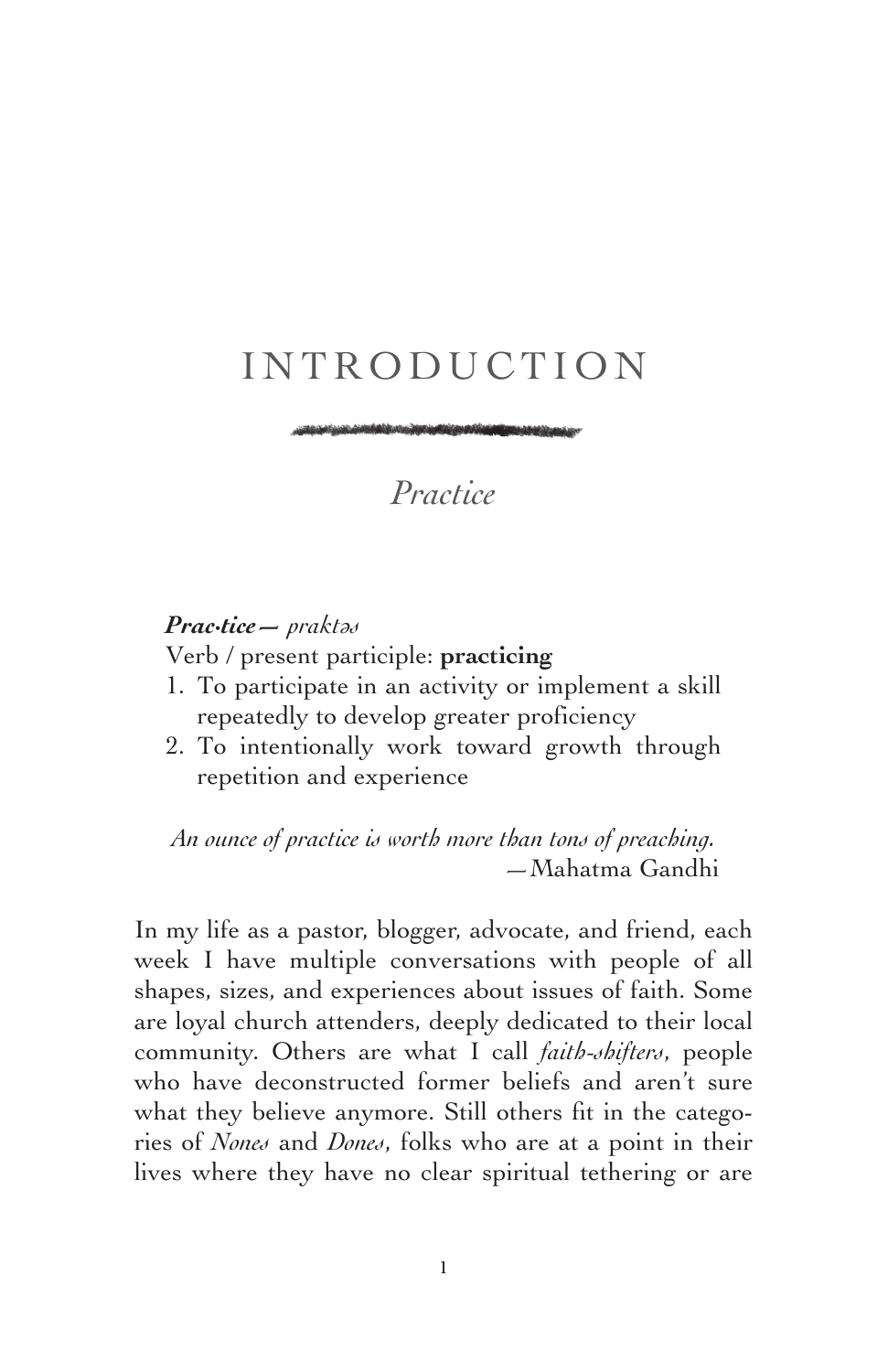completely done with all things church. Some are young, with an enthusiasm and zest that is contagious, while others are older and genuinely tired after hacking at a life of faith for decades and not quite sure where it got them. Some end up crying in our conversation, feeling lost and disconnected from God, while others feel energized about working in their local community on behalf of justice and equality in these ever-changing times. Some identify as straight, others as LGBTQ+. Some are rich and others are living in poverty. Some have graduate-level education and others barely squeaked through high school. Some are married, and others are single. Some cringe when the word "church" comes up, and others joyfully talk about what they learned last Sunday.

Despite the vast array of differences, there is one consistent thread throughout all these conversations, week after week, month after month, year after year. It's a guiding story that everyone has in common: *an authentic desire to live out their faith in a tangible way.*

To love their neighbors To make a difference To embody the hands and feet of Jesus To be braver in relationship To practice faith, not just talk about it To help make the world a better place

For the people who identify as spiritual refugees or church-burnouts, they have heard enough sermons to last a lifetime; they are completely done with going through the motions of organized religion, and most want nothing to do with the system anymore but have a deep longing to be a force for good in our hurting world. Those who regularly attend church consistently offer comments that describe an itch to cultivate a more practical faith and a less theoretical one. They share stories of a desire to serve and help others and offer Jesus' love in actions, not just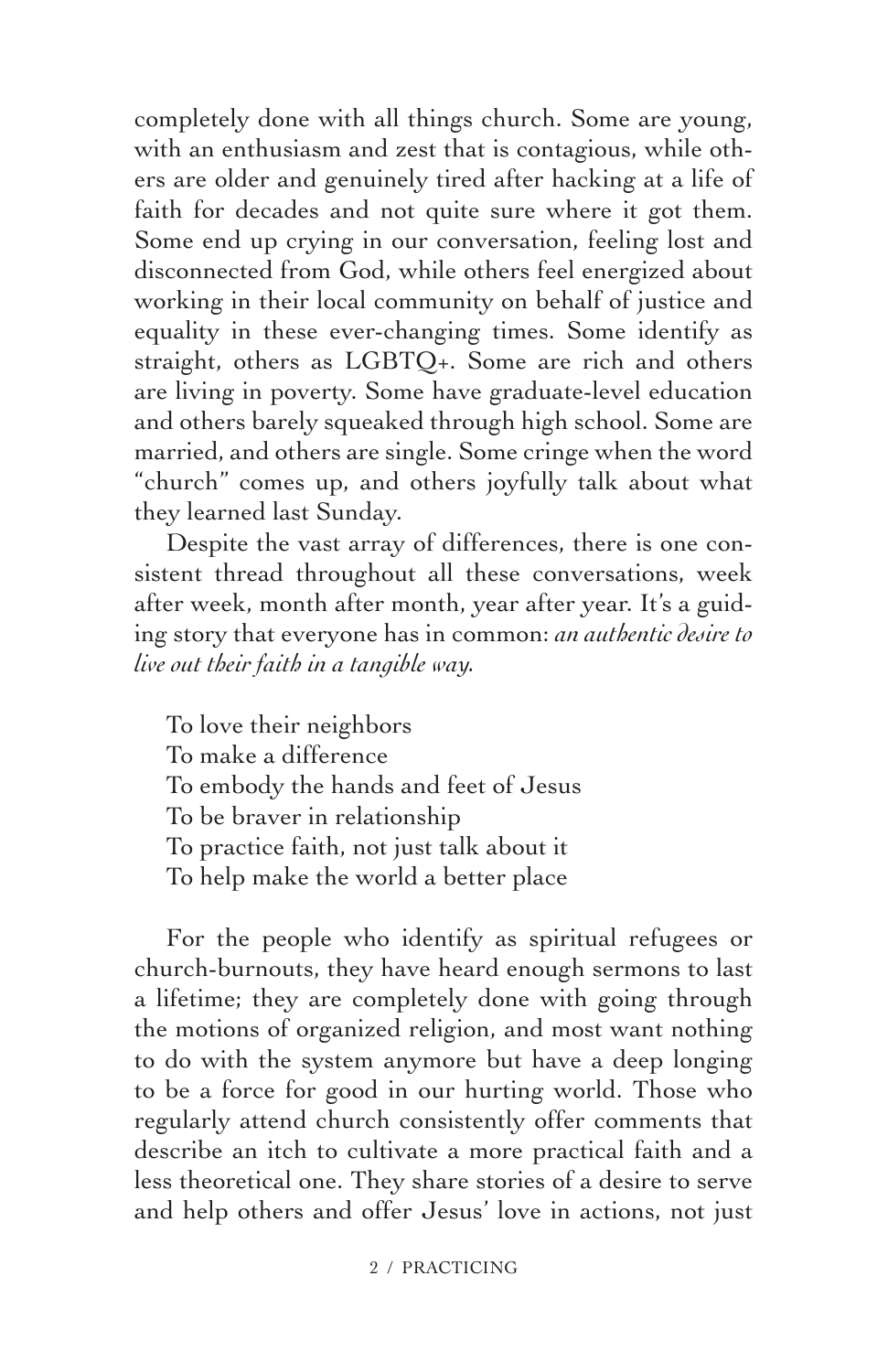words. They are realizing that real change in the world starts with their own lives first.

I understand that stirring. While I am a pastor, my work is in a messy and beautiful eclectic Christian community and mission center that is extremely untraditional. The core of our life together is relationship and practice. Really looking inside ourselves at our struggles, strengths, and weaknesses and then trying to live out of a new place with others around us is extremely tough to do! I sometimes miss the ease of my past experience—sitting in church, getting inspired through worship and a good sermon, and going home.

Yet something was deeply missing when life was like that. On the outside, I looked like a "good" Christian wife and mother, faithfully attending church, and following the unwritten rules of what I thought was a faithful life. Inside, I felt lonely, disconnected from my heart, afraid to show up more honestly out of fear. I didn't have any safe spaces to speak more honestly about some of my true struggles in my relationship with God and my own soul. I wasn't sure who I could trust and who I couldn't.

Thankfully, I ended up in a renegade women's small group in a conservative Baptist church that opened up my heart and head in a way that changed things forever. The group was incredibly unique, tucked out of sight from regular ministry programming in a system built on certainty. It was a brave space to be more honest, to share our real struggles, raw questions, and scary doubts, and to not be met with judgment, advice, or fixing. Instead, I was met with honesty and hope. The women shared some of the same crazy thoughts that were running through my head, and I felt much less alone. We were honest about our fear that maybe our efforts in faith were channeled in the wrong direction, that many of the unsaid Christian rules we were following weren't going to serve us well in our marriages, parenting, or communities.

I spent three years in that group, and it changed my life forever. I knew I could never go back to a Bible study that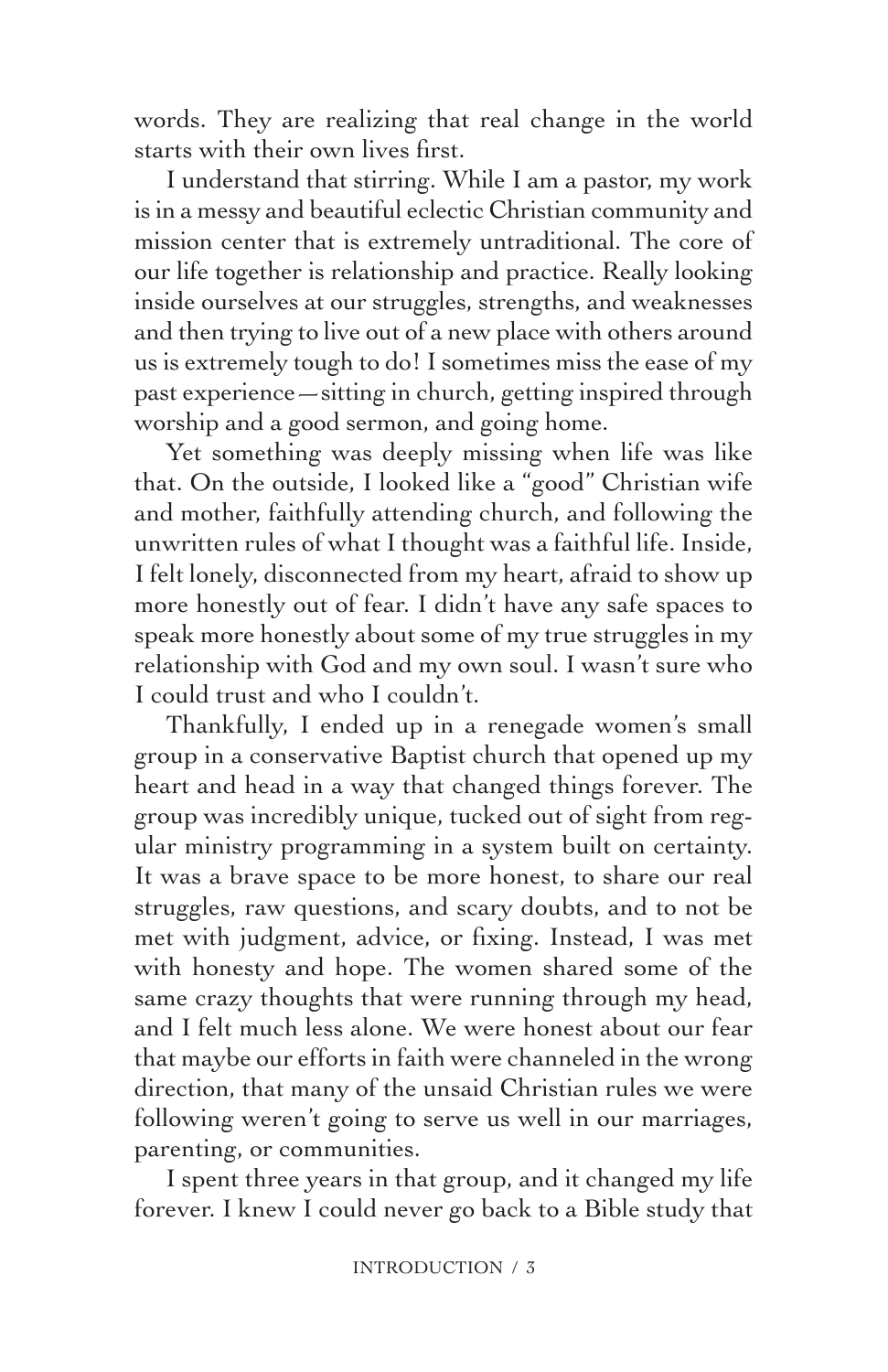wasn't also talking about real life and honest struggles. I knew I couldn't spend any more time on conversations that remained stuck on picking apart particular Bible verses or who was right and who was wrong. I knew I needed to keep pushing out of my comfort zone and into the mess and muck of my own pain, the pain of others, and the pain of our unjust world. I knew I wanted to live out the ways of Jesus in a tangible way that transformed not only my soul but also my relationships and the wider world around me.

In a nutshell, I discovered the beauty of the word "practice." Real change in ourselves doesn't come through a few minor tweaks in our behavior or from breezing through a book on practice. Practice is centered on deep inner work in our souls that propels us to habitually, intentionally, and repeatedly live out new, healthier ways over the long haul. In God's economy, improvement isn't measured with words like *more, bigger*, or *better* but rather by what's *deeper, stronger*, and *more integrated*. Deeper, stronger, more integrated people help create deeper, stronger, more integrated systems. This only comes through practice and learning to live out something different over and over again.

Practice is also about engaging even when we are scared. Playing instead of sitting on the sidelines. Showing up in relationship instead of hiding. Sitting in hard places with people instead of avoiding pain. Listening to others who look, think, and believe differently than us instead of always talking. Allowing ourselves to be vulnerable as people of faith instead of protecting our hearts, money, and time. Practice is about making mistakes, getting our hands dirty, and giving ourselves and others heaps of grace. It's about getting out of our heads and into our hearts, guts, and souls. It's about putting feet to our faith. It's about loving God, our neighbors, and ourselves through actions not just words.

*Practice* remains one of my favorite words because the world needs more of it right now. In times of deep division, great change, and never-ending brokenness, we need brave people of practice to help us keep moving forward.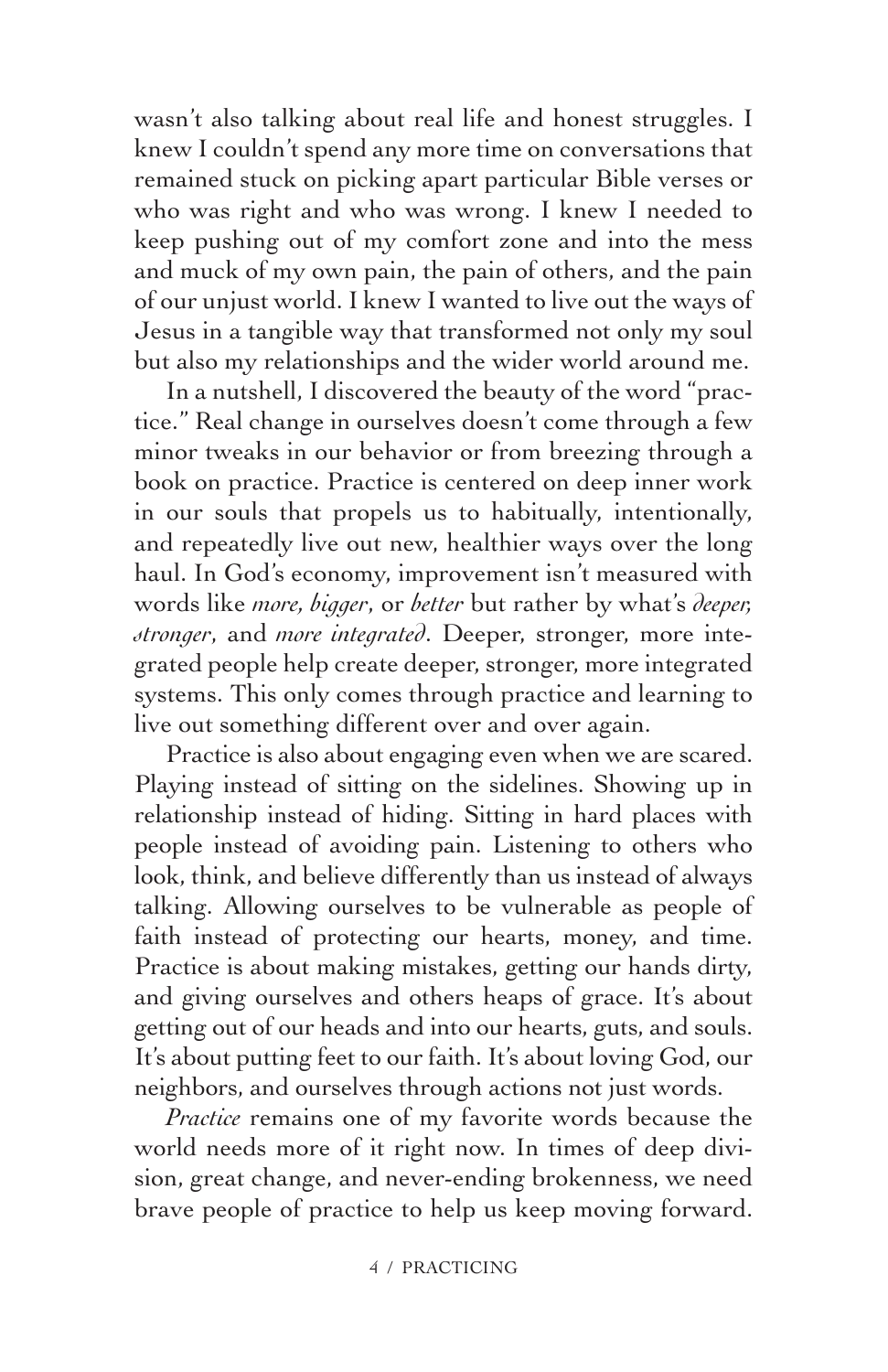For far too long, our neighborhoods, our cities, our world has been crying out for hope while we Christians have been sitting around in our comfortably protected bubbles talking about theology.

Theology won't heal the world. Sure, theology informs us and is a powerful catalyst and reason why we do what we do. However, let's be honest. For the most part, the world has had enough of our theology. Many are sick and tired of watching Christians circle our wagons, separate from others, and fight against equality and freedom. They are hungry for healing, connection, help, touch, advocates, allies, and people who will sit with them in the dark.

The world is looking for peacemakers, bridge builders, dignity restorers, and people of presence.

Learning to be those kinds of people doesn't happen from going to church every Sunday week after week. It doesn't drop into our living room while we are sitting on the couch scrolling through social media or by listening to the latest, greatest podcast. *It comes through practice.* It comes through learning a better way than we've maybe been taught in the homes we grew up in or the churches we attended. It comes through flesh-and-blood relationships. Through real experience. Through stories. Through pain.

Over the years I have come to believe that faith is a verb. Verbs are action words, and God's spirit flows through people. It makes me think of the timeless words attributed to sixteenth-century mystic, Saint Teresa of Avila:

Christ has no body now but yours, No hands, no feet on earth but yours, Yours are the eyes with which he looks Compassion on this world, Yours are the feet with which he walks to do good, Yours are the hands with which he blesses all the world. Yours are the hands, yours are the feet, Yours are the eyes, you are his body. Christ has no body now on earth but yours.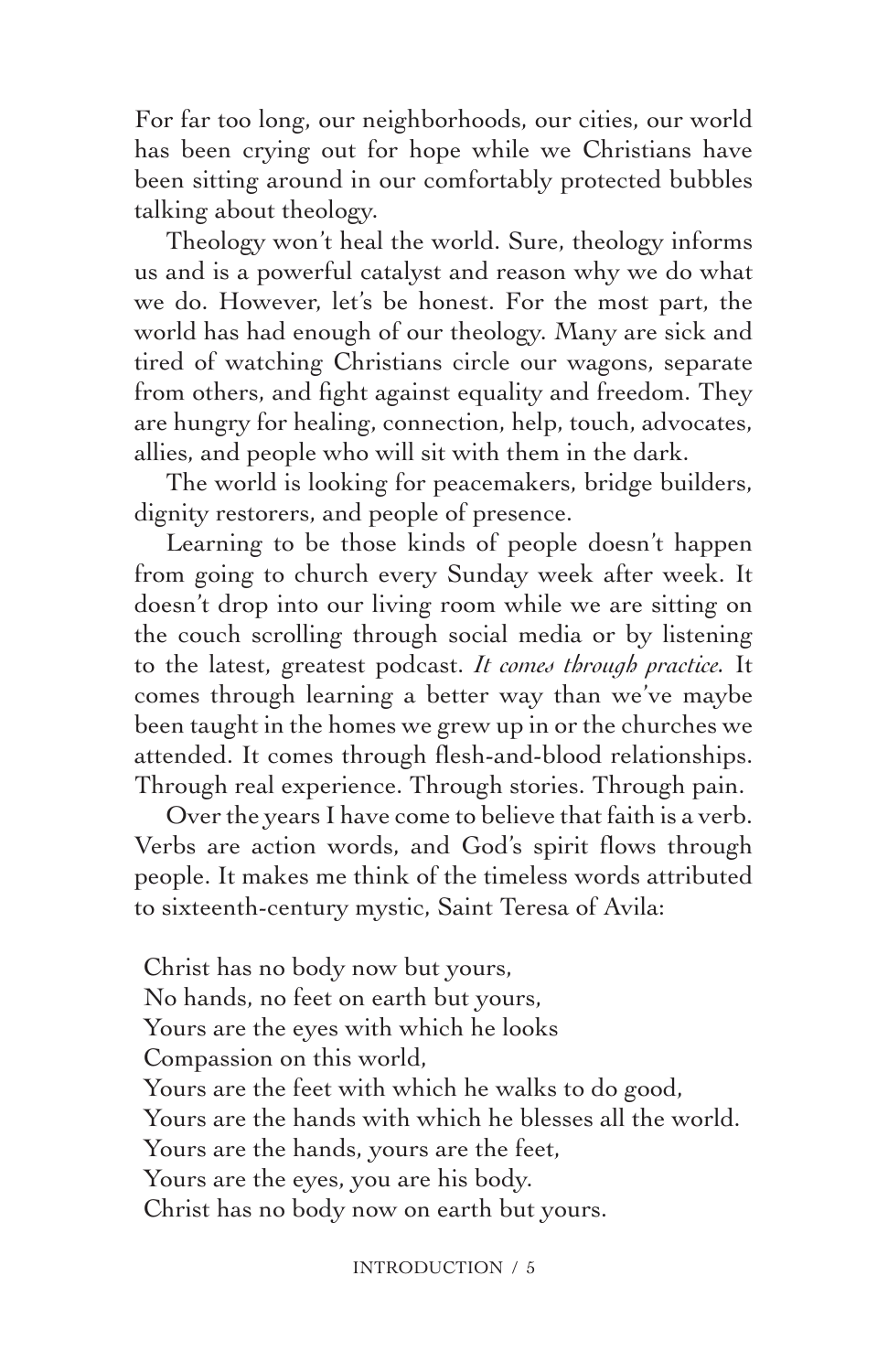When I read this piece aloud to different groups, I always like to change "yours" to "ours." *Christ has no body now on earth but ours. We are God's eyes, hands, and feet*.

Faith is not knowledge. It's not static. It's not a "thing" we can grasp. Rather, it's an act, occurrence, mode of being. It's a mix of actions that reflect God in us and through us. It's a myriad of -*ing* words that are active, tangible, and always in motion.

Faith is a verb. It's meant to be practiced.

I've found that most people I know across ages and experiences—agnostics, faith-shifters, faithful followers of Jesus, and even folks from other faith traditions—nod their head in agreement when I say this out loud. Faith is a verb. Whether we're a millennial, baby boomer, Generation X, Y, Z or whatever new name they come up with next, most everyone's souls resonate with the idea that faith is meant to be lived out tangibly with other people. It's an action not an idea. It's a life of practice, not theory.

And it's something a lot of us need a little help with.

Many of us weren't taught a life of courageous practice in church. We know a lot about the Bible, about service to others, about showing up as Christians at church, but many have found that we know little when it comes to healthy relationship skills, social justice advocacy, or even knowing how to truly hold space for differences between people. We need tools, examples, and real-life stories that will help bring our desires to life. We need challenge, encouragement, and ideas. We need inspiration—from the Bible and from other wisdom books and teachers—that will fuel us when we're tired and desperately want to go back to the comforts of passivity. We need reminding that what we practice at the smallest level flows into the wider world and transforms it.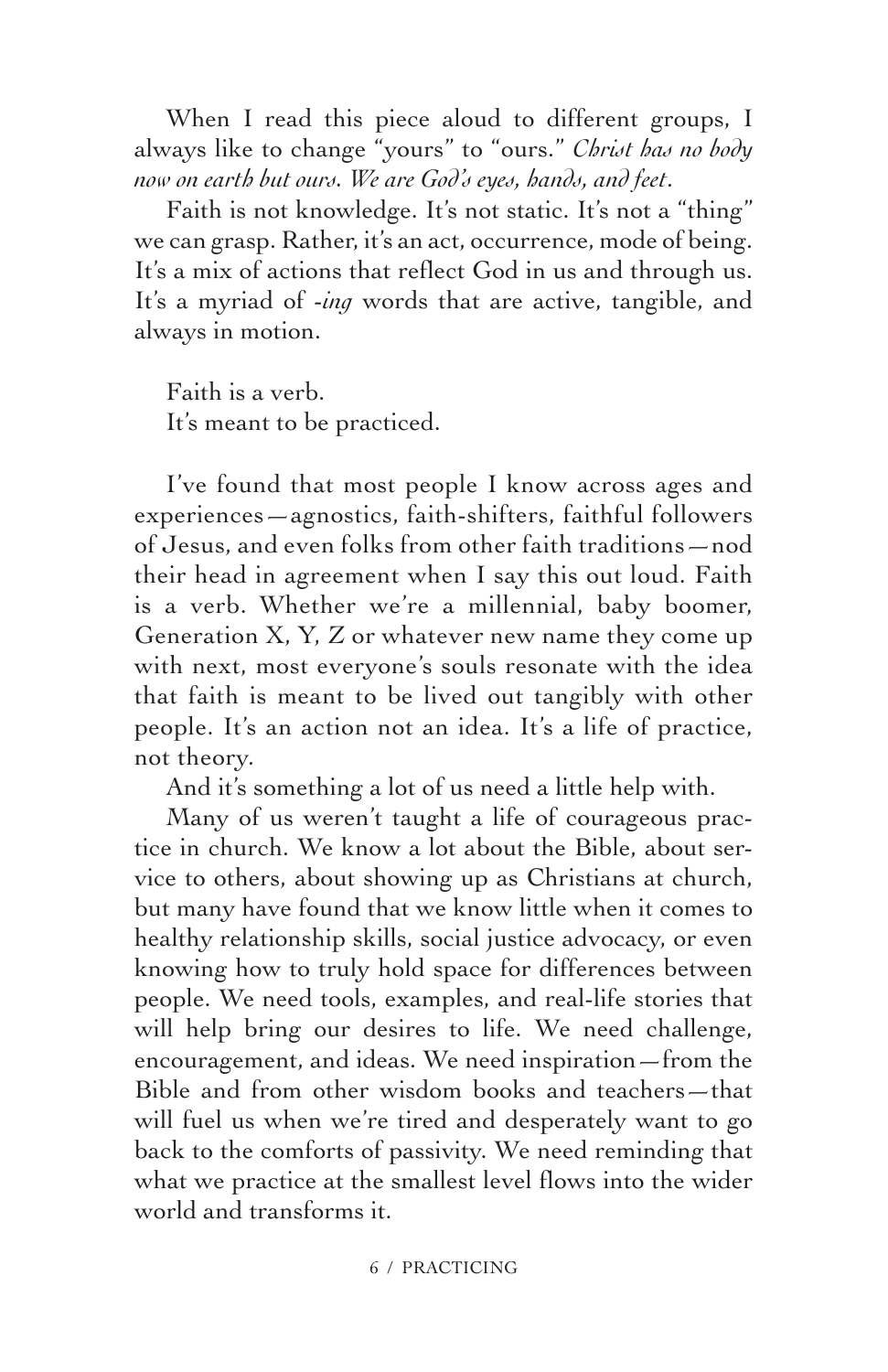This is what *practicing* is all about. It's a book centered on practice that changes us so that we can be part of changing the world.

My hope is that as you journey through this book you feel encouraged and challenged and in the company of kindred spirits who are willing to engage in courageous practice, too. People who are done only going to church and want to *be* the church. Men and women who want to learn better ways of relating to themselves, others, and God than we may have been taught in our homes and Sunday school classes. Those who are hungry for a practical faith that connects our hearts and experience in flesh and blood, glory and pain, beauty and the mess.

I wish we could be in the same room together, sharing our failures and triumphs, our humble attempts at practice and our struggles together. Even though that's not possible, I'm going to pretend I'm processing these practices with you all in my living room, one of my favorite places for good conversations. Sometimes you are going to be irritated with me because some of these practices will make you extremely uncomfortable. You will start to wish for a book that doesn't require as much of you, where you can skim the words and gain a quick shot of inspiration instead. I'm just not that kind of person.

My work is about creating brave and safe spaces for transformation. We never change through comfort. We change through challenge, dissonance, disruption, and new stories. Trust me, I often want to flee back to comfort, too. The work of living out an honest, vulnerable, tangible faith requires parts of us we may not want to give.

While this book was in the final stages of production we received the brutal and heart-shattering news that our fifth child, one of our twins, Jared, took his own life in his dorm room just shy of his twentieth birthday. A paradoxical mix of influential outdoor education leader, excellent student and athlete, deep philosophical thinker, and creative inspiration to our family and countless Colorado kids, Jared's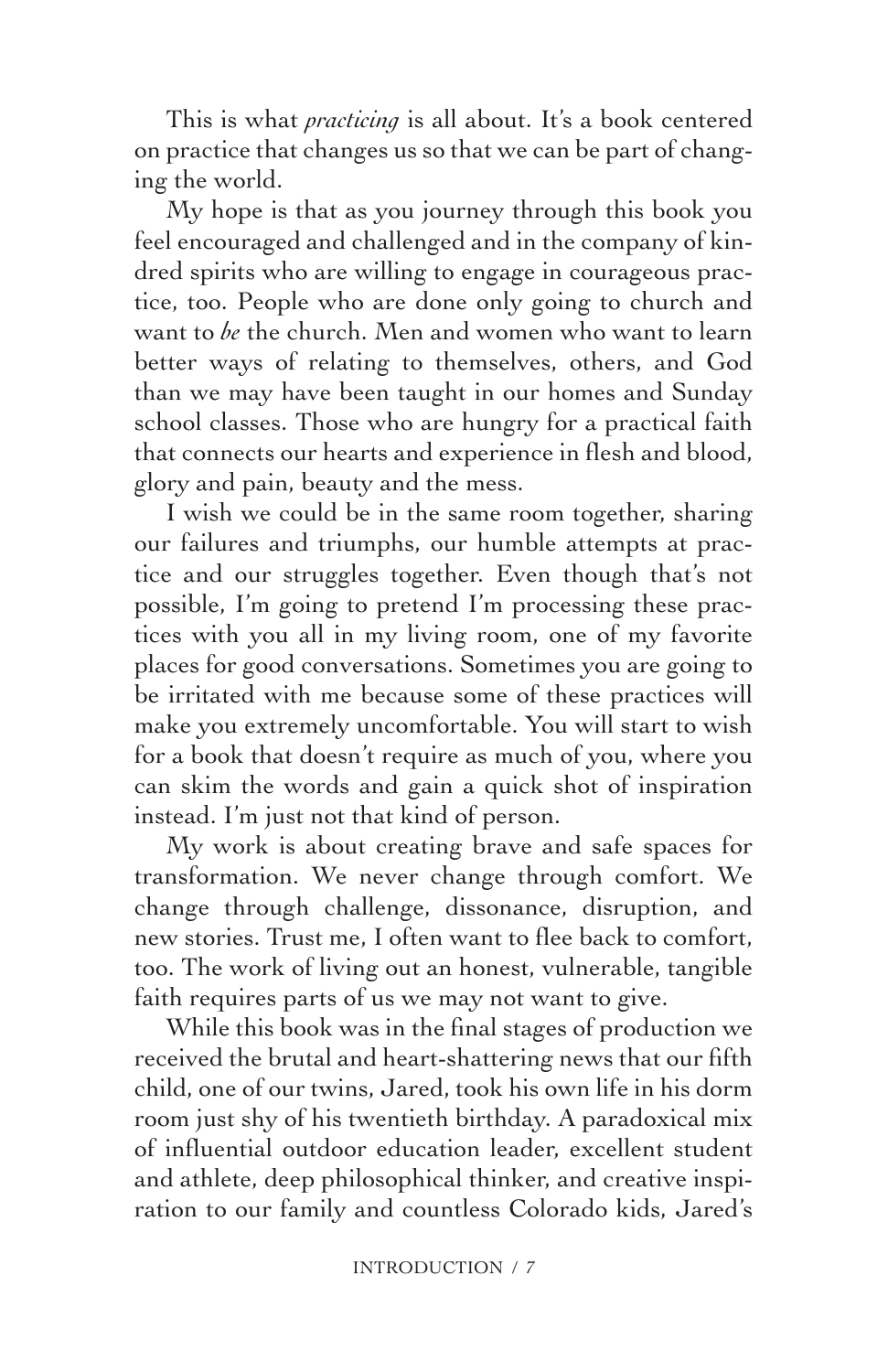death has rocked not only our world but so many others, too. Crawling through unbearable grief and every parent's worst nightmare, I am now having to practice so much of what is in this book in far more deep, holy, and uncomfortable ways.

As you live into your own individual discomfort and personal stories of life and faith, I hope you can remain open and be challenged to engage and dive in as deeply as you are able. I also encourage you to use this material in your own way. Linger on one chapter for a long time, or work through it all at once. Each of us are in unique spaces in our spiritual journey, and it's important to own what is stirring up in you and what you might be called to consider. What I hope is that as we walk through this book together you practice openness, willingness, and possibility. I'm trying to practice these things right along with you.

Each chapter will be centered on an action or verb. These actions are core to an integrated life of courageous practice and include healing, listening, loving, including, equalizing, advocating, mourning, failing, resting, and celebrating. I've also included options for personal and group reflections at the end of each chapter, along with ideas for practices to experiment with and resources to dig deeper on your own. These are not exhaustive lists, but ideas that come from my own experience; consider other ones you would add as time goes on. If you decide to engage with *practicing* in a group, either online or in real life, I always recommend setting a few ground rules for your conversation before you start. These are possibilities:

Stick with "I" statements and your own story.

Maintain confidentiality.

Go around the room for some of the questions and make space to hear from everyone instead of only hearing the loudest voices. Give everyone freedom to pass. Don't fix or offer unsolicited advice. Practice listening.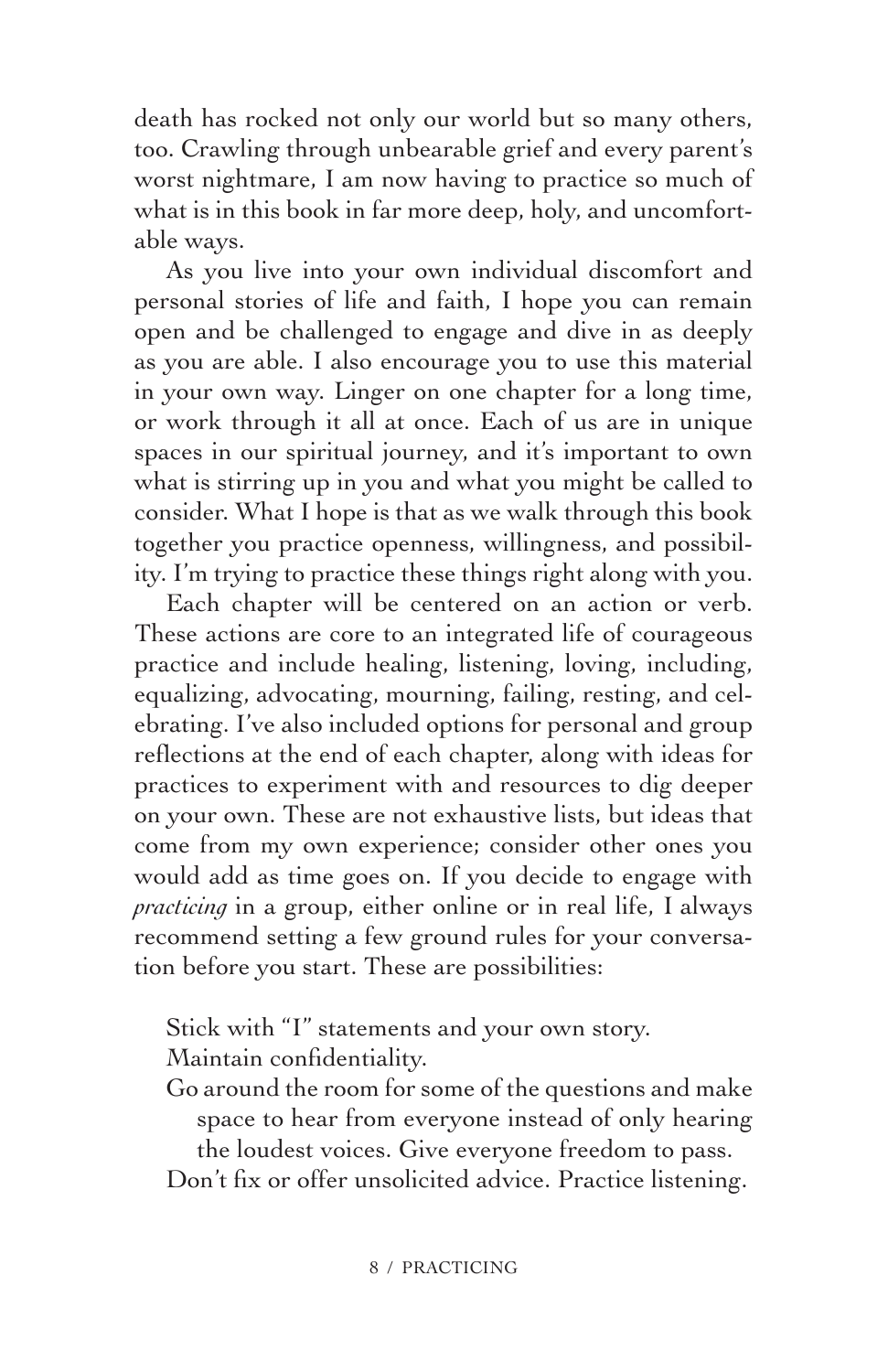Honor the time with brevity, and keep your sharing to three to five minutes (or whatever time you decide depending on how many people you have in the group) to ensure that everyone has a chance to share. At least do one round of hearing from everyone before opening the conversation up to additional reflections. Otherwise, you may never hear from some participants in the group.

Whether you're engaging with this book alone or with others, the most important thing about *practicing* is to be creative and build on these ten practices in ways that work for you. These actions—applied and expanded differently in everyone's unique context—can bring transformation not only to us but to the wider world, too. Each of us can throw our stones into the water, making ripples that last far beyond what meets the eye.

*Practicing* is about creating ripples, making waves, catalyzing change.

It's centered on learning for people who want to be challenged in their relationships. It's about forward movement in our faith because looking back no longer holds the same value. It's about finding courage to dive deep and discover ways we can become better listeners, lovers, advocates, and friends.

You were drawn to this book for a reason. You are longing for something different. You are hungry. You are open to possibility. You are tired of talking and want to start doing. You are worn out by the division and fragmentation in faith, politics, and the never-ending news cycle and want to participate in cultivating healing. You are waking up to the deep grooves of racism and sexism that permeate our systems and know you need to do something about it.

Welcome. I am so glad you are here.

Faith is a verb.

Let's get practicing together.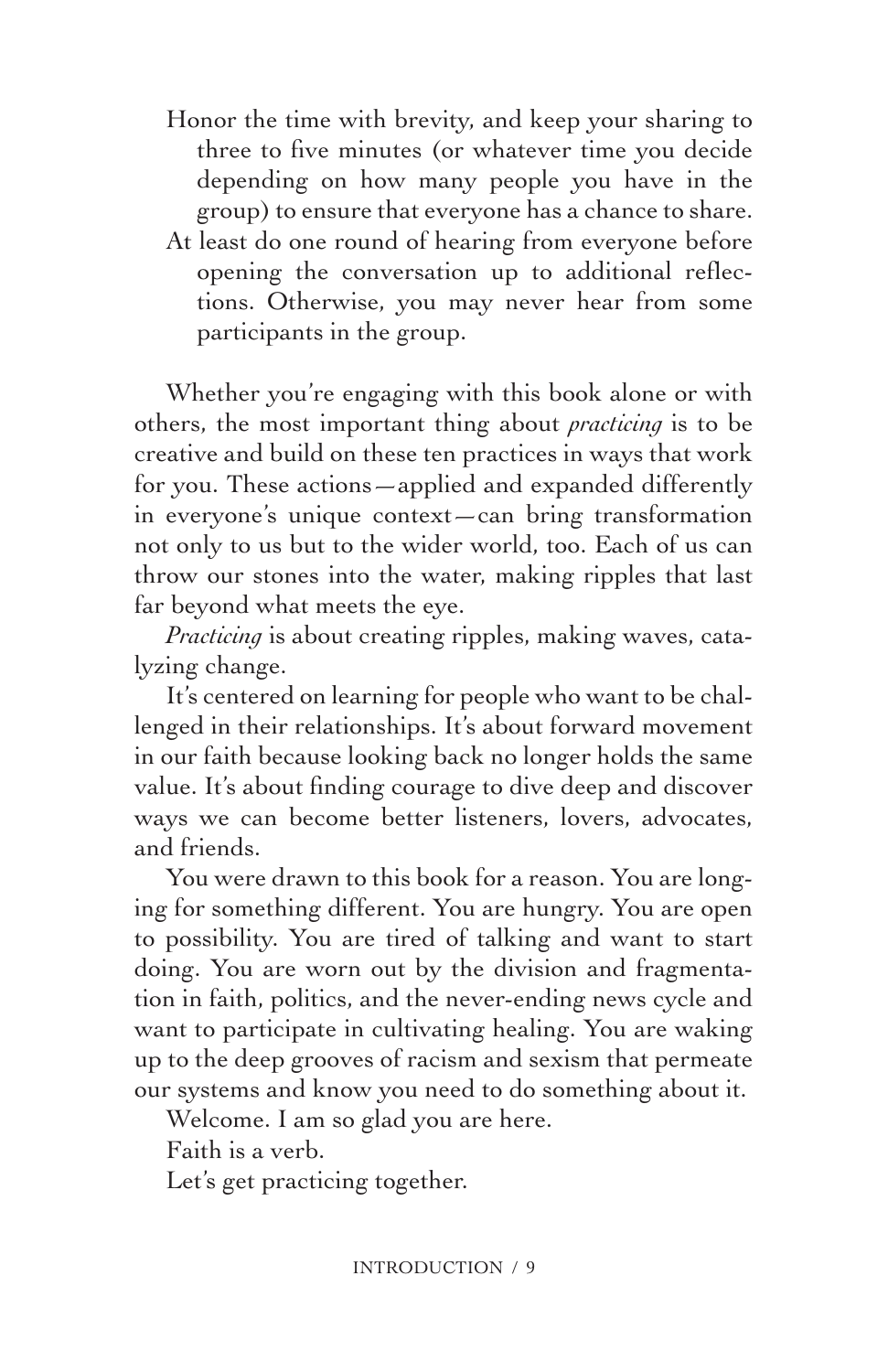## CHAPTER 8

**ین افزاد این آن که دی زندگاه به نحوان ساله باشد استفاده استفاده در است** 

### THE PRACTICE OF FAILING

*Fail—fāl*

Verb / present participle*: failing*

- 1. To be unsuccessful in meeting the desired outcome
- 2. To miss the mark
- 3. To be unable to do something after repeated attempts

*Gmorning! You're gonna make mistakes.*

—Lin-Manuel Miranda

The year was 2007 and I was walking the floor of the international Christian book conference preparing for a signing for my second book, which was a spiritual formation tool for evangelical Christian women that offered what a lot of them didn't have—places for honest and vulnerable stories and truth telling. The material is much different than what I'd write today, but I was proud of its unique contribution and that the publisher had hopes for a four-book series. I was checking out the long winding aisles of booths stacked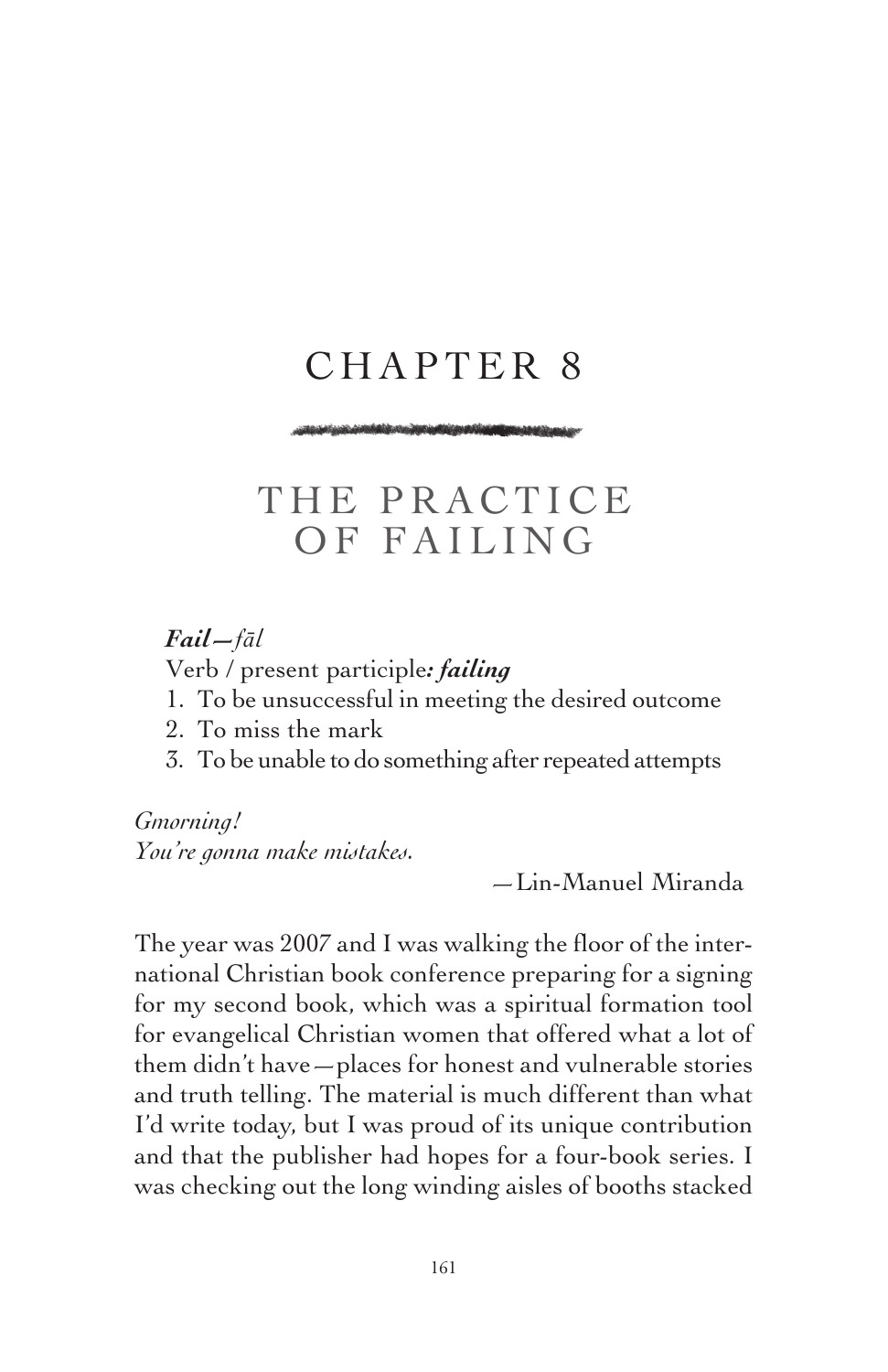with shiny new merchandise and books when I got a call from my publisher. She had received a disturbing call from their primary Christian book retailer. When they discovered I was a co-lead pastor, they decided to withdraw their large and lucrative order, refusing to sell it because of theological convictions about female leadership. It was a kick in the gut. For a few minutes I couldn't breathe. Then I caught a gulp of air and immediately started cussing like a sailor (nice, on the floor of a Christian conference), awash with shame and anger, feeling like a failure. Simply for being female.

It's not that I hadn't experienced failures in different ways before, but this particular one had a hard and painful edge. It magnified the risk I had taken to become a female pastor with evangelical roots and the vulnerability of my own story and the stories of others I told in the book. The mix was a bad cocktail that rocked my soul. It made me want to run for the hills and never write another word again. Failing can have that effect on us. Henri Nouwen, in his book *Can You Drink the Cup?*, says, "When we are crushed like grapes, we cannot think of the wine we will become."2 In that moment, with happy, energized people buzzing around on the conference floor, buying books and cutting new deals, I wasn't thinking of the wine I would become.

I felt completely crushed.

Failing is part of the human experience, yet, there aren't many places to talk about failure and embrace it as a natural part of life. Failed relationships, faith, dreams, parenting, jobs, and finances are a few in the long list of ways things often come apart in real life, don't work out the way we hoped, and cause us to hang our heads, hide, and beat ourselves up mentally over and over again. *Why couldn't we be better? What if we had only* (fill in the blank)? *What's wrong with us?*

This chapter is about the practice of failing, of learning to embrace failure as a part of being human, cultivating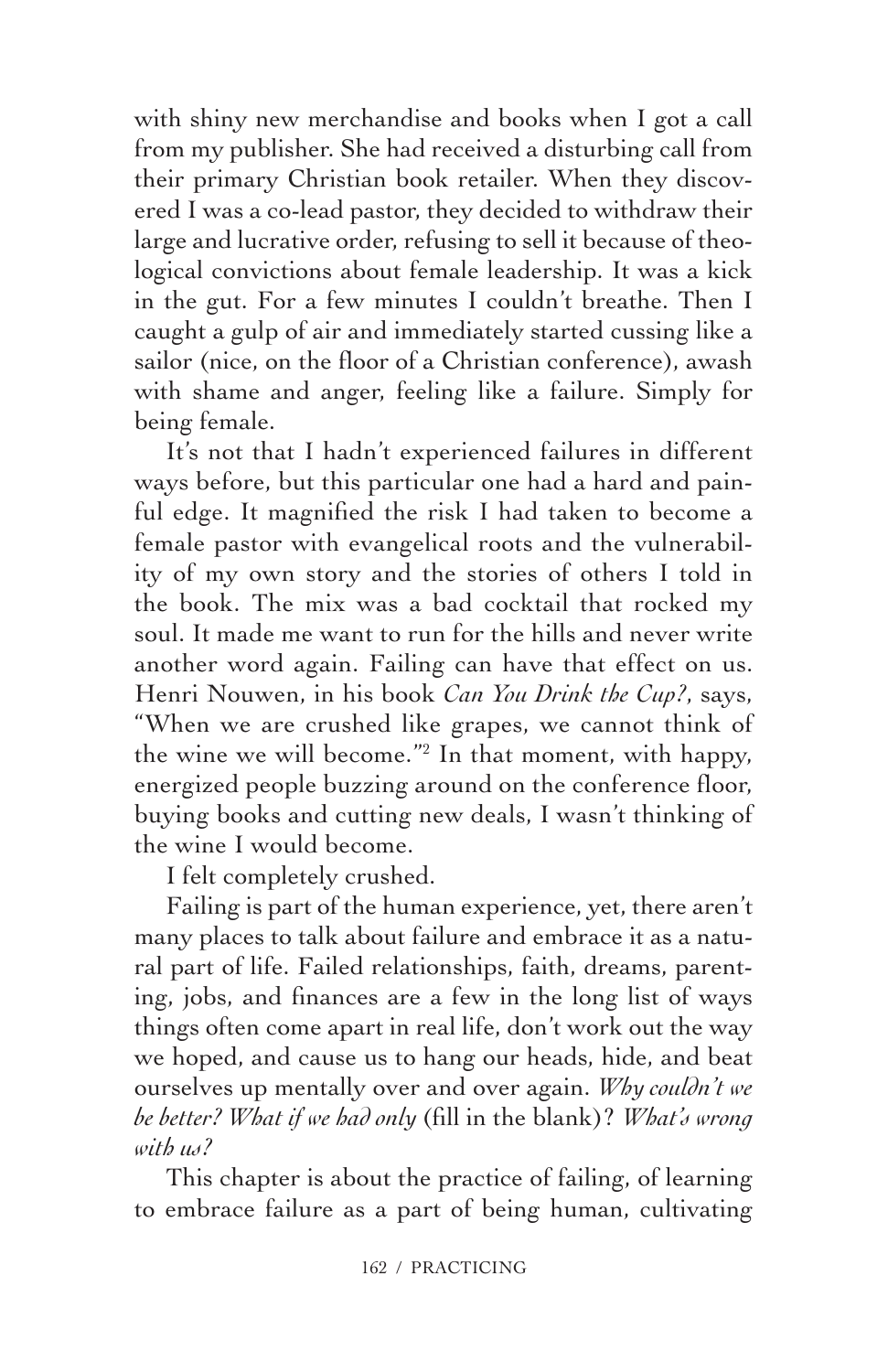resilience, and learning to stand back up over and over again. It's about remembering that failing means we are in the game—playing, living, loving, risking, trying. We are sure to *fail* at all of the practices we've talked about so far, and owning our stories instead of hiding or running from them is part of the shared human experience.

#### We've All Got a Failure Story

Brené Brown, whose voice continues to encourage so many to risk failure in our lives, says,

If we're going to put ourselves out there and love with our whole hearts, we're going to experience heartbreak. If we're going to try new, innovative things, we're going to fail. If we're going to risk caring and engaging, we're going to experience disappointment. . . . When we own our stories, we avoid being trapped as characters in stories someone else is telling.<sup>3</sup>

Our stories of failure need to be told, but because failing is often deeply connected to shame, it makes them difficult to talk about.

My friend Steve was a single dad who lost his job in a high-profile Christian ministry and was left with deep shame over not being able to provide for his family the way he had been trained to believe was right. Patriarchy doesn't just hurt women. The pressure that men feel to succeed in a way that is socially acceptable can be crushing. As he untangled the damaging messages of the dominant male culture (with an extra measure of Christian male pressure), he entered into therapy and uncovered a web of fear and insecurity he didn't even know existed. He began to talk more freely about what he had been carrying and how deeply embedded the message of being a failure had damaged his soul. He's been doing inner work that started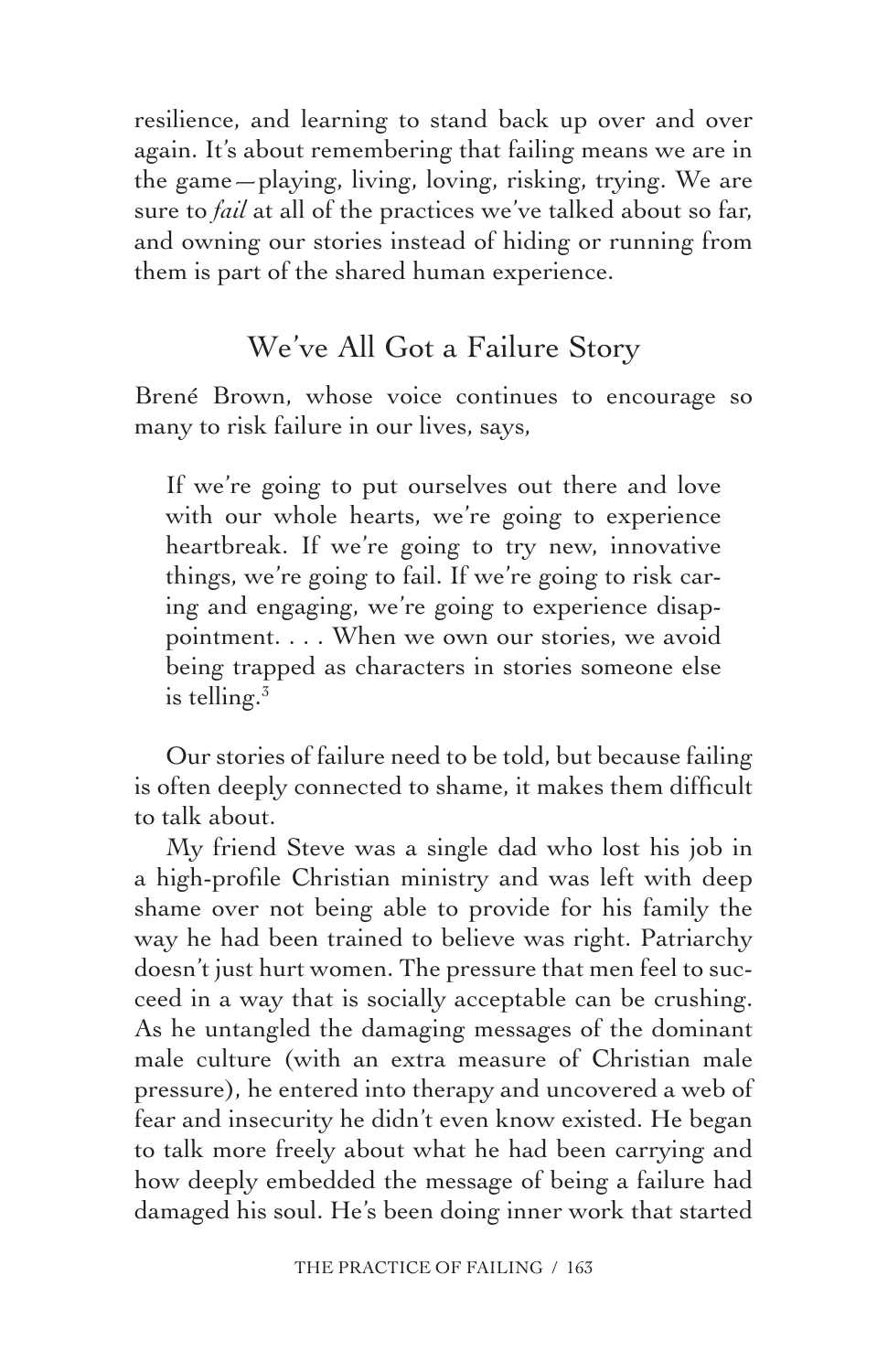with more bravely sharing his story and breaking through the ravages of shame. It's not easy, but he's finding healing.

Some of our closest lifelong friends adopted a daughter out of foster care when she was four years old. For her entire childhood, they poured their lives into offering her a life of security and resource, ensuring she had the proper medical and emotional care to help heal some of her deep psychological wounds and provide every possible opportunity for success. After years of sacrifice, suffering, and sleepless nights as parents, she left home and never came back. It's now been several years since she disappeared from their lives. Daily, they wonder if she's alive, if they'll ever hear from her again. After eighteen years of effort, they are seemingly left with nothing but heartache. In our countless conversations about our shared struggles as parents, we always land in the same place—there's nothing they could have done differently but it sucks that this is what they're left with.

Even after all these years of intimate friendship with us, it's not easy for them to tell their story. They are often tired of thinking about it and dwelling on it, tired of the space it's taken in their lives, and tired of replaying all the things they wish could have turned out differently.

I know the "I just don't want to talk about it anymore" feeling well.

For me, I have been healing from the fallout of a failed relationship, a friendship I invested over a decade of blood, sweat, and guts in and that is now irrevocably broken. If I counted the hours I spent agonizing over my anger, sadness, and shame related to it, it would probably add up to years. Then I get mad at myself for spending so much unnecessary time on it, flogging myself for being a failure at healing, too. Do you know this feeling? The energy spent reiterating failures, beating ourselves up because things didn't turn out the way we expected?

These same kinds of failure stories are being played out in all of our lives, usually with a similar thread but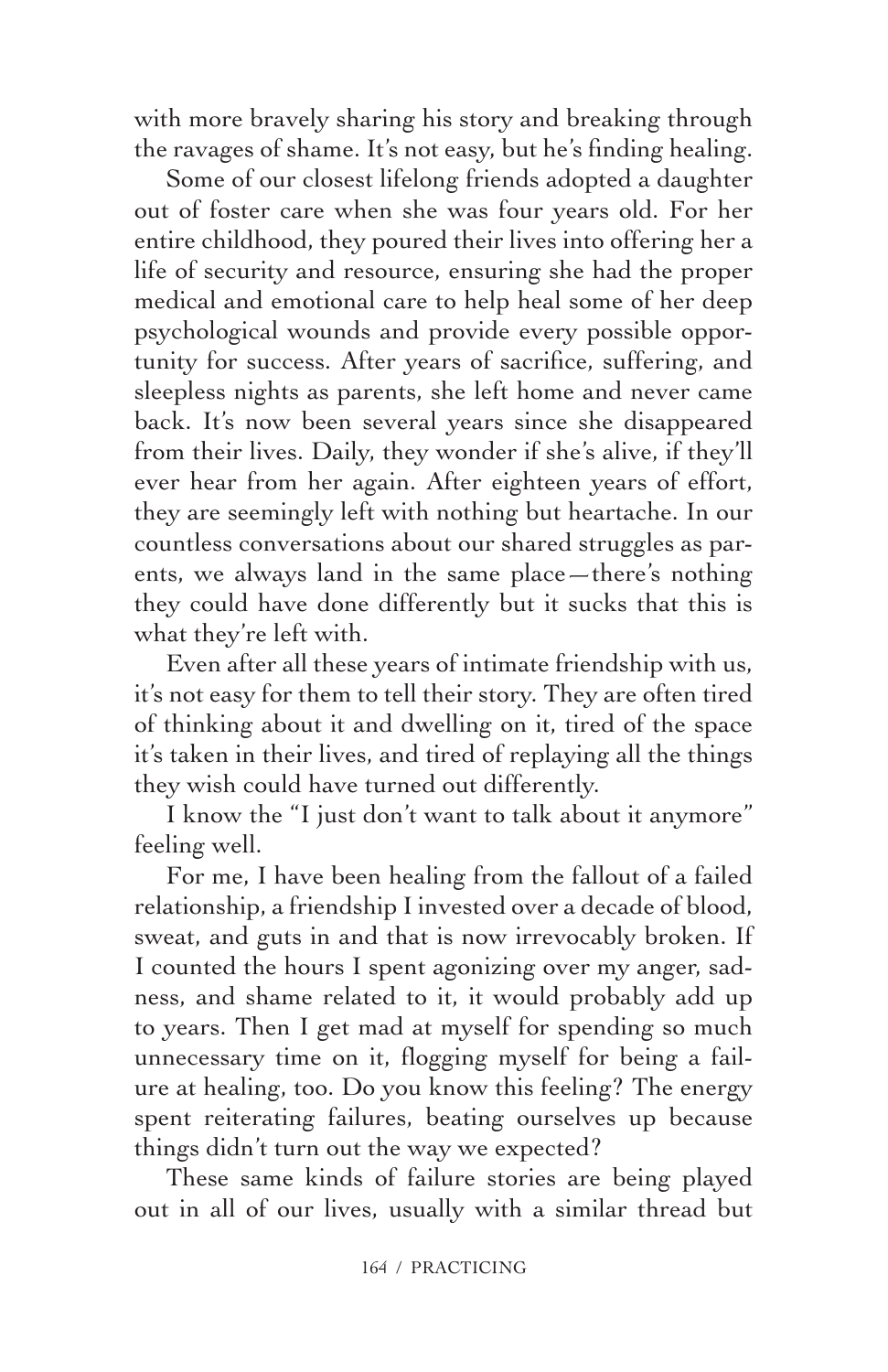distinctive twists. Marriages that didn't work after countless years of effort and thousands of dollars of therapy, failed business endeavors that left us bankrupt, exposed, or feeling like losers, delinquent children in trouble with the law or struggling in life after we loved them with our whole hearts, bombing out of college, getting fired from a job, or foreclosing on a house and hoping no one will find out. Maybe it's hidden addictions to food, drugs, alcohol, or porn that we keep trying to get free from but just can't seem to or all the mixed-up feelings about failing as a parent over and over again. Like all things related to shame, we usually do whatever we can to manage our response to failure on our own. We push it down, carry on, and try to figure it out alone so that others don't know how devastated we actually feel inside.

Yet, the first, most critical step for each of the practices in this book seems to be the same: Own our stories first. Acknowledge them, embrace them, and use them for good.

Failure is part of being human.

#### We're Only Human after All

Even though it's easy to say, embracing our humanness is complicated for a lot of us. Many have been taught that with the right kind of effort we can rise above our ordinary humanness and conquer our fears through strength and confidence. A lot of us are also perfectionists, needing to get it right to feel okay about ourselves.

It makes me think of the sage words of one of my alltime favorite writers who always beautifully captures the honest human experience, Anne Lamott. She says,

Perfectionism is the voice of the oppressor, the enemy of the people. It will keep you cramped and insane your whole life, and it is the main obstacle between you and a shitty first draft. I think perfectionism is based on the obsessive belief that if you run carefully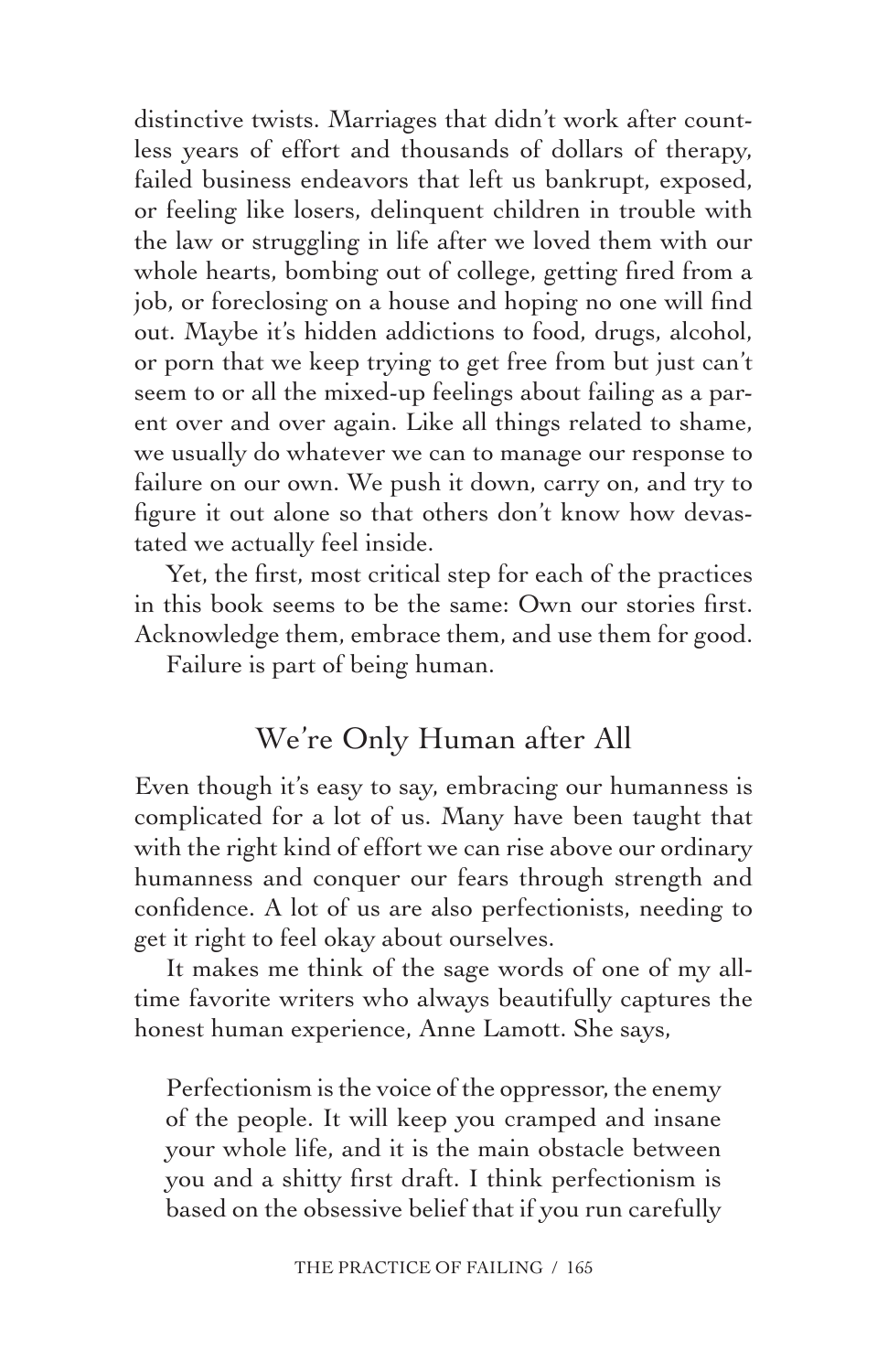enough, hitting each stepping-stone just right, you won't have to die. The truth is that you will die anyway and that a lot of people who aren't even looking at their feet are going to do a whole lot better than you, and have a lot more fun while they're doing it.4

Perfectionism is not only exhausting, it's also paralyzing. How many of you haven't done certain things that you really wanted to try out of fear of not getting it right?

Often, most of us aren't taught to honor our humanity, frailty, limitations, or how to embrace failure. This doesn't mean settling or limiting what's possible as people. Humanity is awesome, doing incredible things in the world for generations. But we're still flesh-and-blood humans who make mistakes, screw things up, end up in places we never thought we'd be.

Some of us have an added message that if we prayed and worked hard enough for God we wouldn't fail, that our performance was somehow attached to our faith (or lack of it). Oh, the Bible verses I have in my head that back up that false thinking. I remember years ago when I was a counseling student at seminary and had a very difficult client with a major personality disorder. I shared with the women's group at my church how hard it was, the emotional toll it was taking on me every week to enter into the room as a professional. One of the women's very first responses was: "Well, have you prayed about it?" Really, that's what you've got? My blood rose to boiling, and I shot back, "Are you freaking kidding me? Do you honestly think I haven't tried that a thousand times already? It's *just hard* for goodness sake!" This is also why cross talk in groups is so unhealthy; it usually always leaves people feeling like failures somehow: "Have you tried this? Have you done that?"

We often associate anything that's hard with *something we did wrong*. There are a lot of things in the world that are just plain hard and have nothing to do with what we did or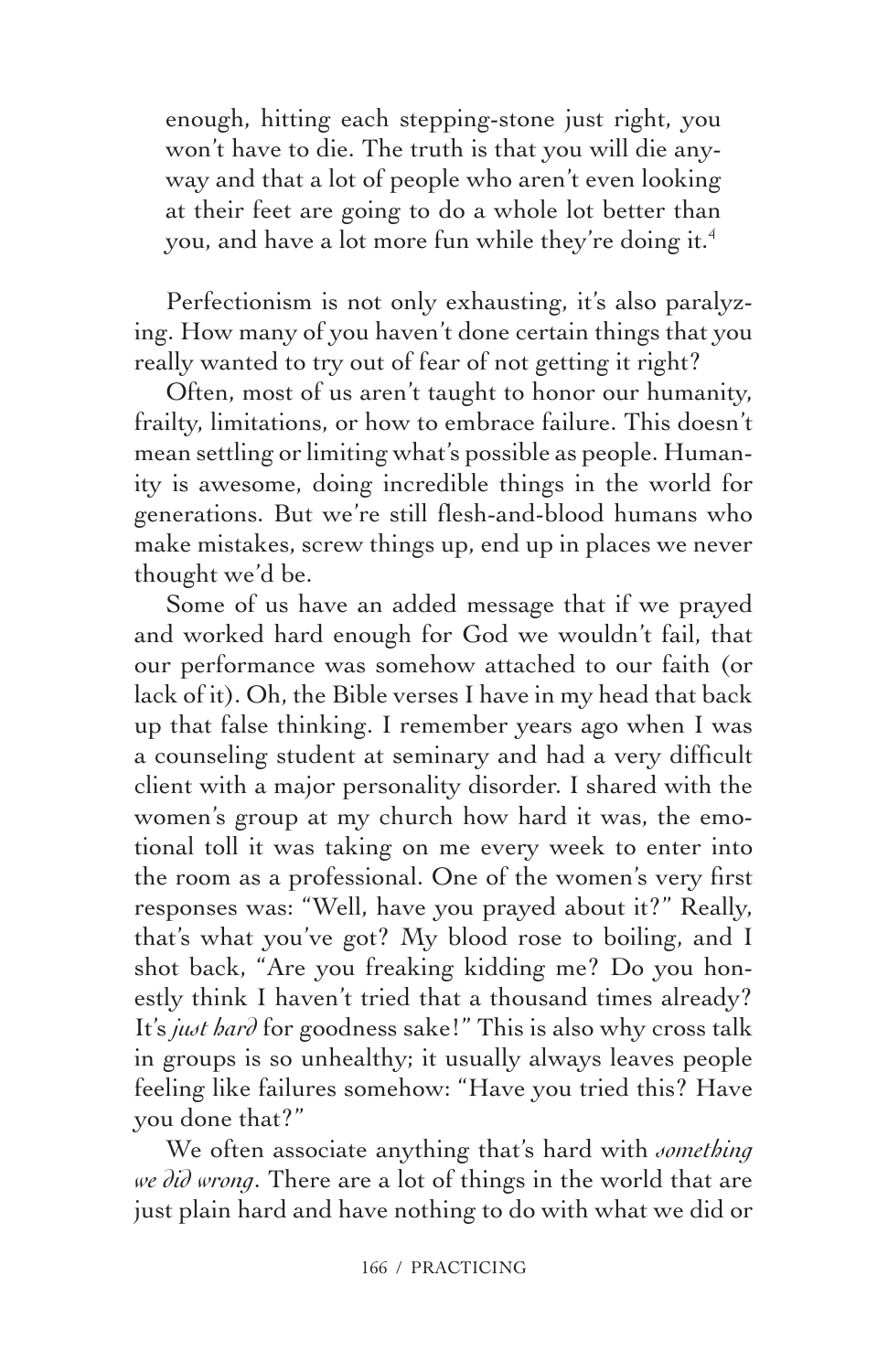didn't do, prayed or didn't pray. Embracing that reality in the practice of failing is a good idea.

One time I was speaking at a popular Christian conference and was asked a question that I misinterpreted and completely flubbed the answer. It was related to race and privilege and was horribly humiliating because in that moment I couldn't fix it, steal the microphone back, and make it right. I had to live with the shame and pain of making a huge mistake in front of everyone, with all its churn and *Oh my God, how could I have said that?* tumbling around in my head like laundry in the dryer, cycling over and over again. Some of you know this feeling too.

It's the worst.

That night, alone in my room with that sick feeling rooted deeply in my stomach, I called my husband and some dear friends who understand failing and told them what happened. I wanted to escape, run, change my plane ticket and fly home to safety as quickly as I could. But, alas, that wasn't an option. Instead, I surprised myself and actually applied (in the moment) one of the most important skills I learned in recovery over the years—*embrace my humanness*. Shit happens. Life is not linear, and we screw things up unintentionally. Part of embodying something different is to live with our failures, breathe through them, honor whatever happened as a really hard thing, and carry on. I tossed and turned all night, anxious and fitful, but the next morning I did what I truly didn't want to do—got dressed, held my head high, walked back into the conference, and carried on. It's not that I didn't have big feelings, wasn't on the verge of tears all day, didn't remain keenly aware of how much shame was swirling around in my head and heart. My mantra was what I needed to remember— *I'm just human. I'm just human. I'm just human.*

And humans make mistakes.

A core piece of the practice of failing is embracing our humanity. Owning it, leaning into it, wearing it, and remembering we are in good company with a whole bunch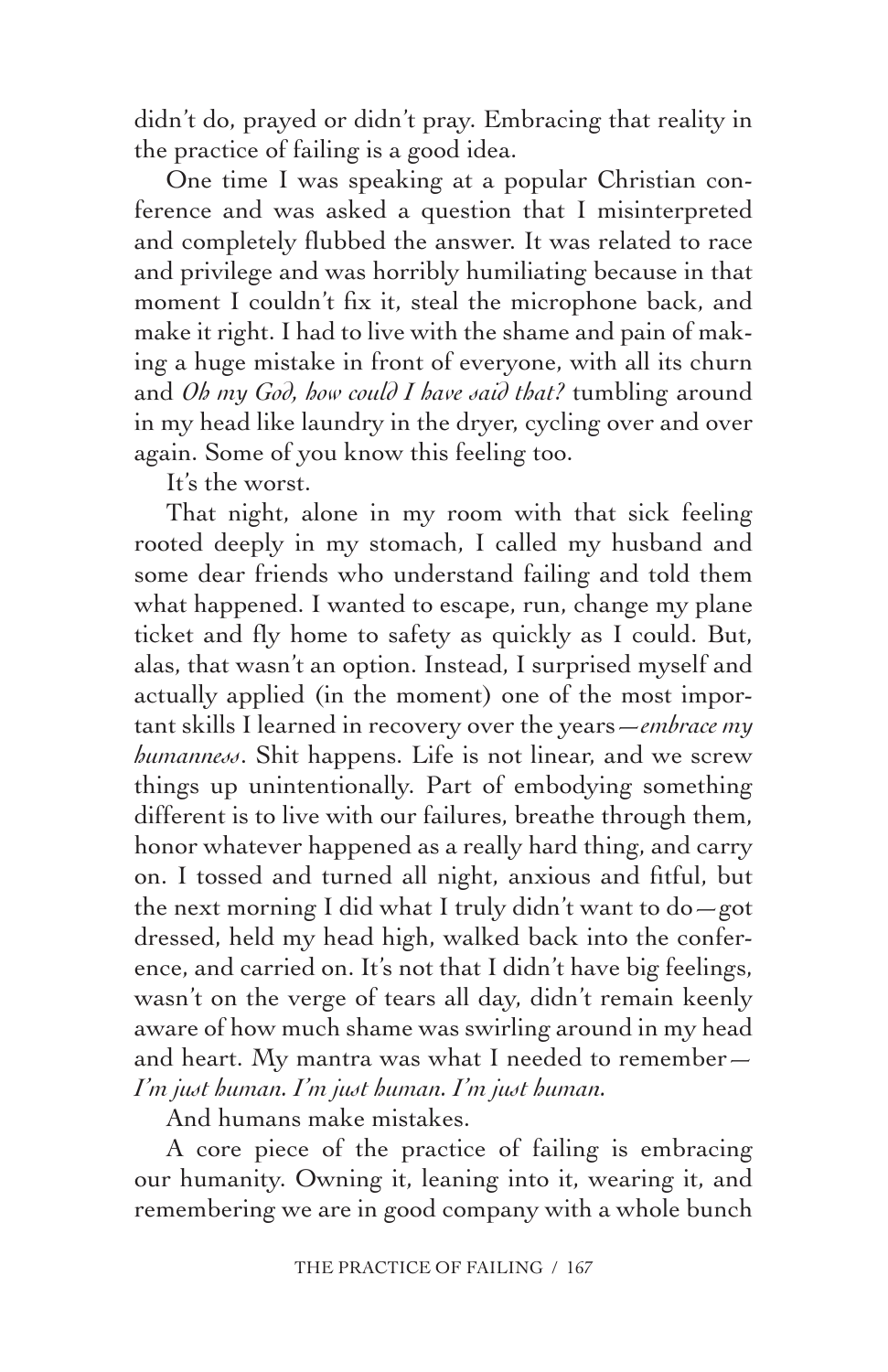of other humans who are also struggling with feelings of failure. My insightful friend Joanna, a spiritual director who lived in the slums of India for several years, shared these sage words with me recently, "Self-compassion is embracing our humanity, owning that we are a muddled mix of dust and divinity."

Dust and divinity.

That's me, that's you, that's all of us.

#### The *What ifs* and *I Sucks*

My friend Phyllis Mathis is a therapist, life coach, and healer in my life. Every Monday morning—rain, snow, sleet, or sunshine—we walk three and a half miles together; it's free therapy for both of us, and we've integrated it into our schedule for many years. She also facilitates a workshop at The Refuge one Saturday morning a month called School of Life. Centered on personal transformation, she talks about things most of us are thinking and feeling in a safe and brave space. Years ago, she shared a short piece on how all roads in our heads and hearts lead to two primary messages that cause us a lot of trouble—first, shame and the message of "I suck" and, second, fear and the circle of "What ifs?" The big idea is that shame and fear pervade the human experience. There's a relief that comes from having language for it, that we're not the only ones struggling.

*I suck* and *What if* swirl around in a lot of our heads. All. The. Time. Think about what's going on in your own head. Does it have a circle of critics, lined up reminding you of all your shortcomings, failures, messes, mistakes, stumbles and bumbles, and how stupid you are—or a gentle voice of care and compassion? Most everyone I know, myself included, are more familiar with the critics who usually tell me I suck. The *What ifs* center on a lot of things related to failure—What if I can't do it? What if I fail? What if they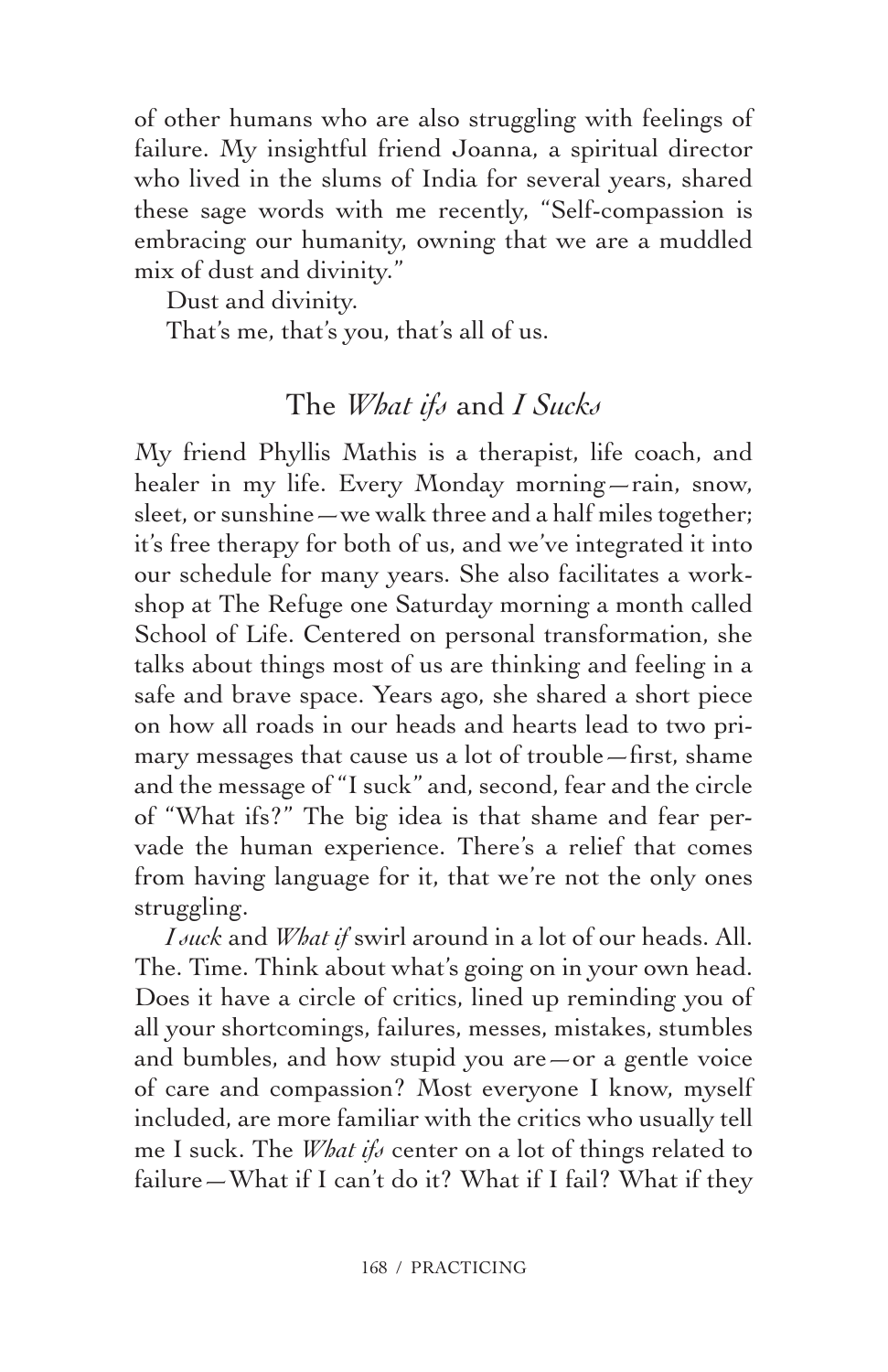leave me? What if they don't like me? What if I actually don't have the stuff to pull it off? What if, what if, what if.

The *I suck* and *What if* cul-de-sacs are ones that human beings circle around, wasting a lot of time and energy. Saying "But that's not true—you don't suck and you'll survive any of the *What ifs"* won't make us magically have peace. But greater honesty seems to help.

The way out of the *I sucks* and *What ifs* is to say out loud: "Yep, that's what's going on in my thoughts. This is what I'm afraid of. This is what I'm thinking, feeling, and experiencing." One of our best antidotes for shame and fear loops related to failure is turning on the flood lights, exposing some of our true and vulnerable feelings, and not traveling alone in our minds anymore.

This is also why Twelve Step groups are so effective at changing lives. We learn to stop hiding all our thoughts from others. Mike, who we met in the previous chapter on mourning, also has over a decade of sobriety from sexual addiction. Trapped for over forty years in its shameful grip, he did what so many people are afraid of doing—said it out loud to a group of other people and acknowledged how much he struggled. He started with a group of safe men in his recovery group and then one day was brave enough to tell me personally. He was shaking in his shoes, as I was the first woman he'd shared it with. I can still see his watery blue eyes and shaking hands, and hear his fluttery voice as the words tumbled out. When he was done, I hugged him tightly and shared these simple words: "Thank you for sharing. I am with you." He describes what happened afterward this way, "Something shifted in me when I said it out loud and was met with love and not rejection. I experienced a freedom from the cloud of feeling like a miserable failure and began to believe that maybe I was someone worth loving." When the lights got turned on and he spoke his truth out loud, the *I suck* message he had lived with for years lost some of its power. Shame grows in the dark.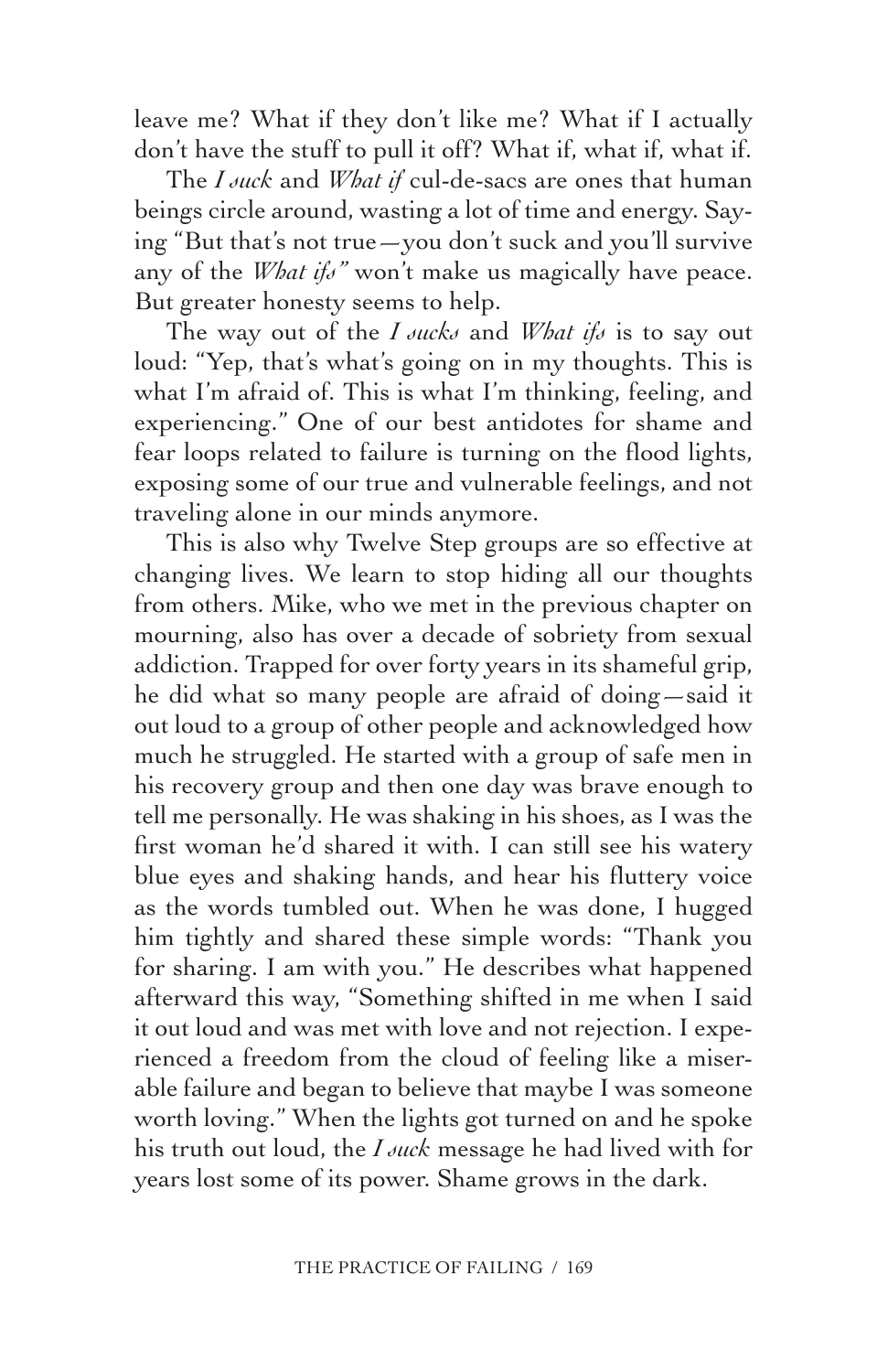Part of the practice of failure involves acknowledging what's rattling around in our heads and hearts—the *I sucks* and the *What ifs*—instead of trying to manage them on our own.

#### Cultivating Resilience

I love the word *resilience*. My working definition of *resilience* is the ability to navigate adversity, failure, and change with as much health as possible. It's the ability to absorb pain and struggle but not let it kill us. It's a bounce-back-ness that isn't fake or denying of reality but deep and tangible. It's somehow, in the often-recited words from Alcoholic Anonymous, "meeting calamity with serenity."

Years ago, some of our best friends were adopting two elementary-age boys from Ethiopia and were pouring over resources to prepare. One of the books challenged them to think of ways they could develop *connection, resilience, and identity* in their kids for the transition. These words have stuck with me ever since. The need for connection, resilience, and identity is not unique to African orphans; it's something that needs to be cultivated in all of us as we become healthier human beings. These three things also help us navigate failure. When we have connected relationships and are rooted in a strong identity as a human made in the image of God, loved and worthy, it helps with resilience.

I've known my friend Tami for going on two decades now. A trauma survivor, she struggles with mental illness and sometimes has to be hospitalized to get the care she needs. Years ago, she would remain in dark places not just for months but for years. It was painful to watch but I saw her courage, tenacity, and unwillingness to give in to her illness. She says, "These hard things in life have shown me that I'm stronger than I ever thought before. I am stronger than I seemed, and have become stronger through every storm. It's surprised me and others, too." She is one of the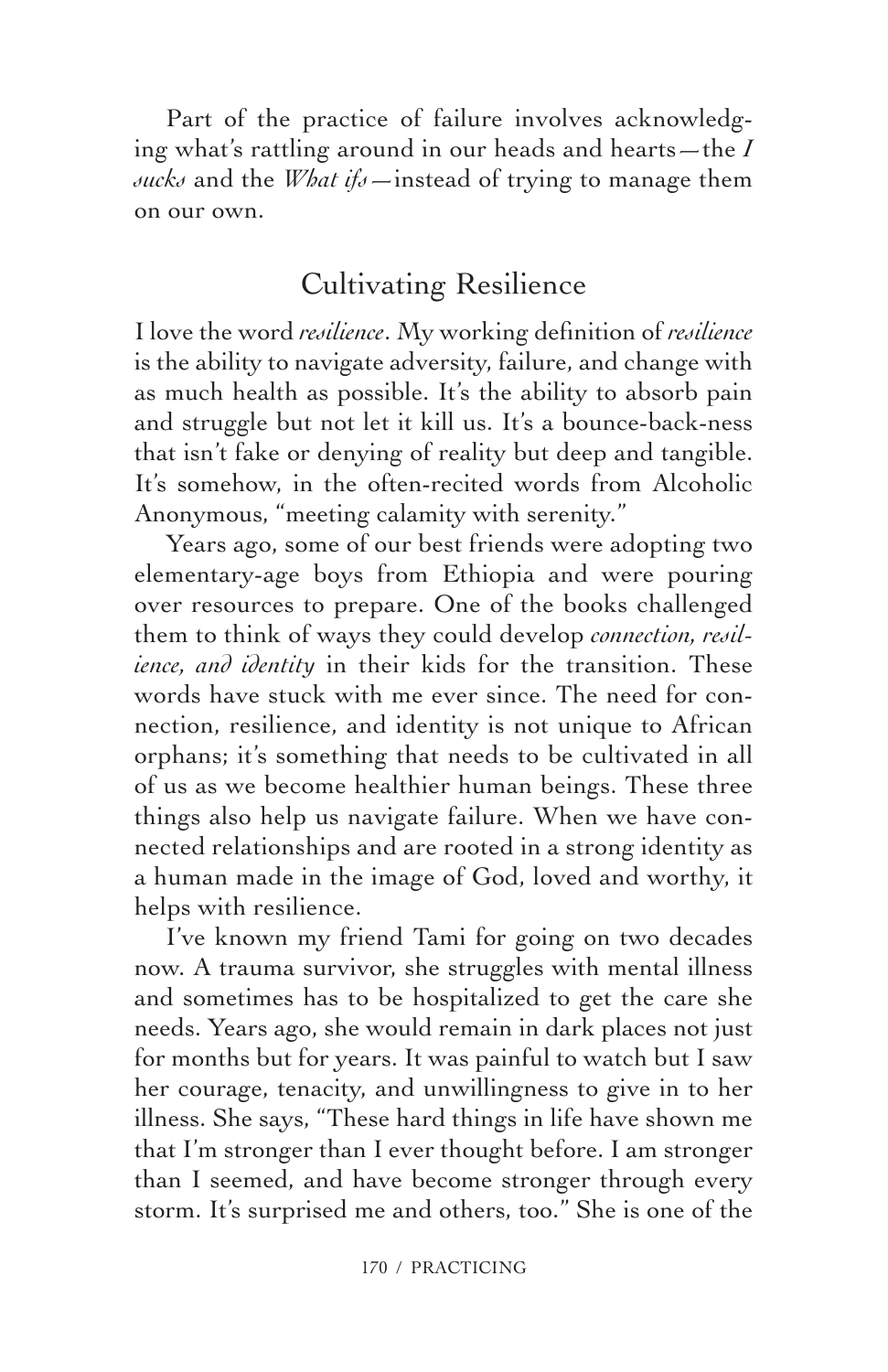greatest examples of resilience I can think of. Yes, she still has some bad runs and ends up needing some extra care, but the time for bounce back is now measured in days and weeks instead of years.

That's resilience.

Another way to frame resilience is a term that author Susan David uses: "emotional agility."<sup>5</sup> It's an ability to navigate emotions in a healthier, more fluid way. I've watched Tami and many others in my life become more emotionally agile, and it's a much-needed skill in the practice of failing.

When we fall, when we fail, we've got to keep learning to stand back up not just with our legs, but in our spirit, our souls.

As a female pastor, I have encountered countless weird moments where I got knocked to my knees—canceling me as a speaker at a community baccalaureate because of pushback from conservative pastors, memorial services I couldn't officiate in particular churches, and being called the pastor's assistant are just a few. Each and every time, I wanted to crawl for the door and find an escape route out of the church, out of feeling so exposed, out of the shame (is this pattern starting to sound familiar?). But each time, I stood back up. I know many of you have been knocked down but keep standing back up, too. It makes me think of this Chinese proverb: "If you get up one more time than you fall, you will make it through."

We have to stand up every time we get knocked down. We have to stand up when we feel like maybe we were meant to crawl. We have to stand up when shame flushes our face.

We have to stand up when we hear a voice in our head that tells us we are supposed to sit. We have to stand up even when our legs become very tired.

The battles we're each fighting look different for all of us, and the issues we care about aren't the same. For me, I have to keep fighting for dignity, equality, and restoration in this world no matter what. I keep learning that there's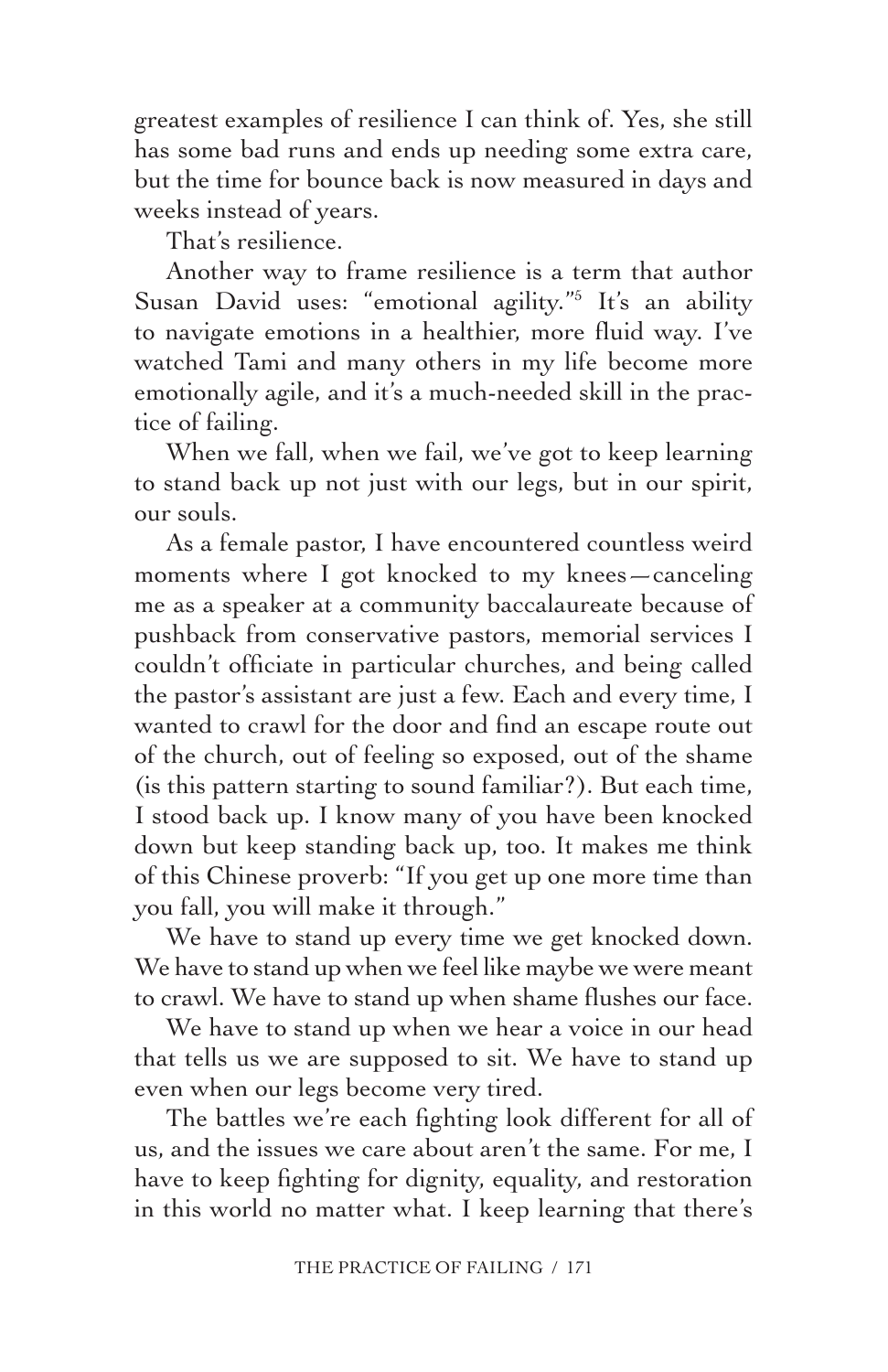no way to do this without adversity, pain, and sometimes feeling chopped at the knees and wondering if it's all really worth it. What are the things you deeply care about, that you stand for, knowing you will still get knocked down?

Part of the practice of failing is learning to stand back up, over and over again. We won't want to. We get tired. We want to quit. We can't bear the thought of risking ourselves again.

But here's the greatest part—we don't have to try to stand up alone. The practice of failing requires help from others. Like Aaron holding his brother Moses' hands up when he became weary in the Old Testament book of Exodus, our friends can lift us back up again and again and stand alongside us, shoulder to shoulder, toe to toe, hearts supporting hearts, hands lifting heads.

Joanna lived in the Kolkata slums for several years. It turned out to be a traumatic experience on many levels, and she had to return to the United States to take care of her mental and physical health. It was devastating. Part of the pain for her was that complete success or complete failure were the only two truths she knew. In her world, coming off the mission field on the verge of a breakdown meant failure, that something was wrong with *her*. As she entered the path of healing, good friends helped expand her thinking. She shares, "They filled in the colors and nuances in my mind that only saw in black and white. They called out the truth in me that I forgot or was painfully distorted." They helped Joanna crawl when she couldn't yet walk. Eventually, through a lot of therapy and support, she's now in a much more stable place. However, it didn't take weeks or months; it took years. Sometimes that's how long it takes to stand again.

My husband and I run a small nonprofit called #waterheals, which is dedicated to water sports empowerment for the soul. It is our life force during the summer. We take people who don't normally have access to a boat on the water to learn to water ski, wake and knee-board, and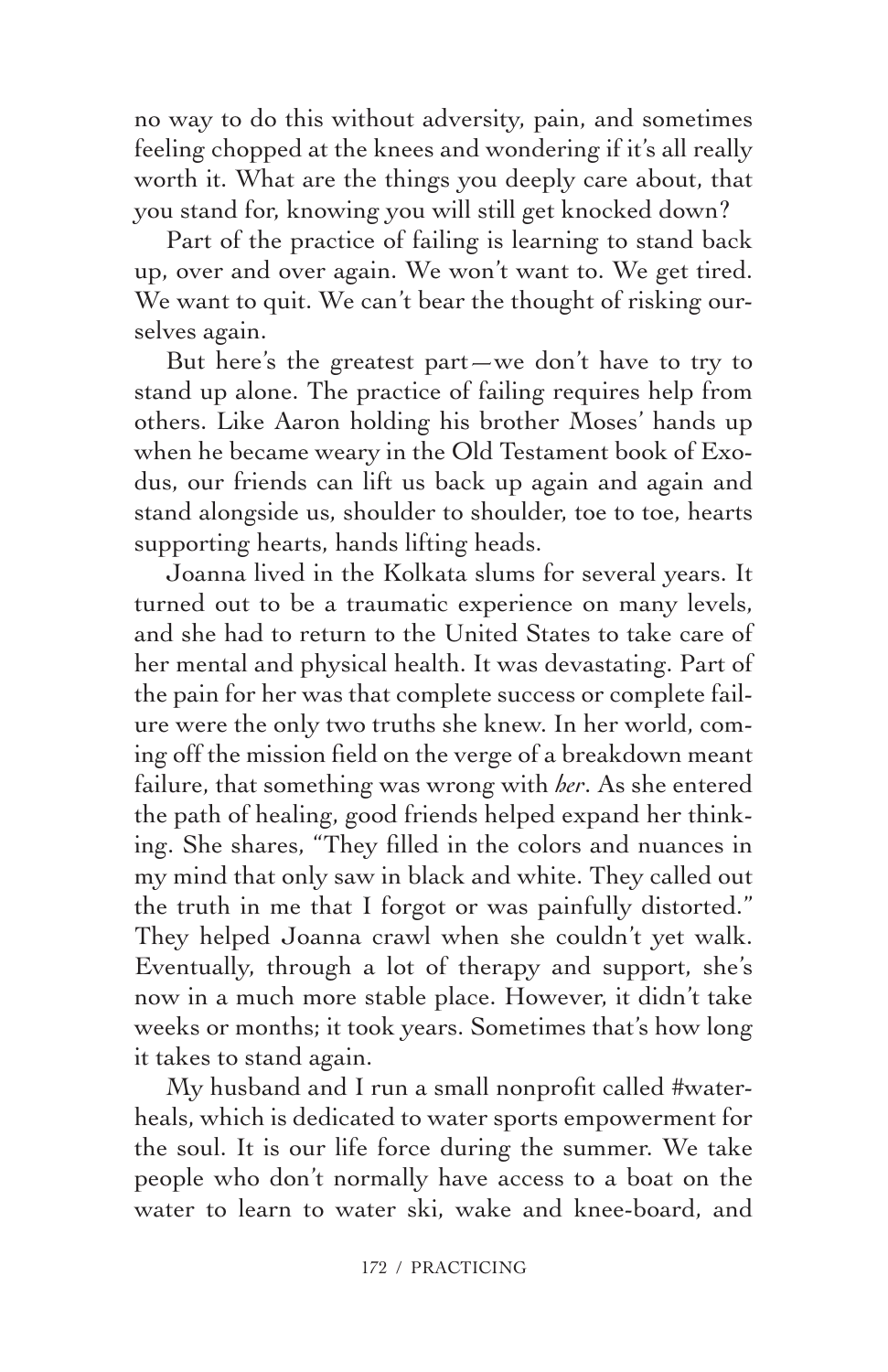surf. It's incredible to watch, the fear that is conquered when people lower themselves into the water and say, "I'll try." Stacy is in her thirties and had never done any water sports until she moved to Colorado. Her goal was to learn to water ski, which isn't the easiest thing to do as an adult. For eight straight seasons, she tried with no avail. We gave her every tip we could think of, and, still, she couldn't get out of the water. Honestly, I thought she'd give up after a couple of seasons, but she was determined. Two years ago—after hundreds of attempts over many years—it finally came together and she got up, fully riding on water skis with the hugest smile on her face you've ever seen. Just thinking about it now brings joy to my heart. Her tenacity is incredibly rare. Most people try a few times, get mad at themselves for not *getting it*, and call it a day.

Yet, this kind of vulnerability and passion that Stacy embodied is the essence of the practice of failing. She learned so much each of those years of trying that wasn't evidenced in reaching a goal. It's annoying, but it's true—life is not just about the end result, it's about the process, too.

#### Failing at Faith

Often we talk about failures on a personal and relational level and forget about what it feels like to fail spiritually. Not everyone can relate, but much of my work for the past chunk of years has been journeying with people who have experienced a faith unraveling, where everything we once knew about God and faith comes apart and we aren't sure which end is up. When our faith unravels we can feel like we are failing. Read below and see if any of these describe you right now:

- You exited *church as you knew it* and now feel on the outside.
- You no longer know how to pray, read the Bible, or connect with God in a way that feels meaningful.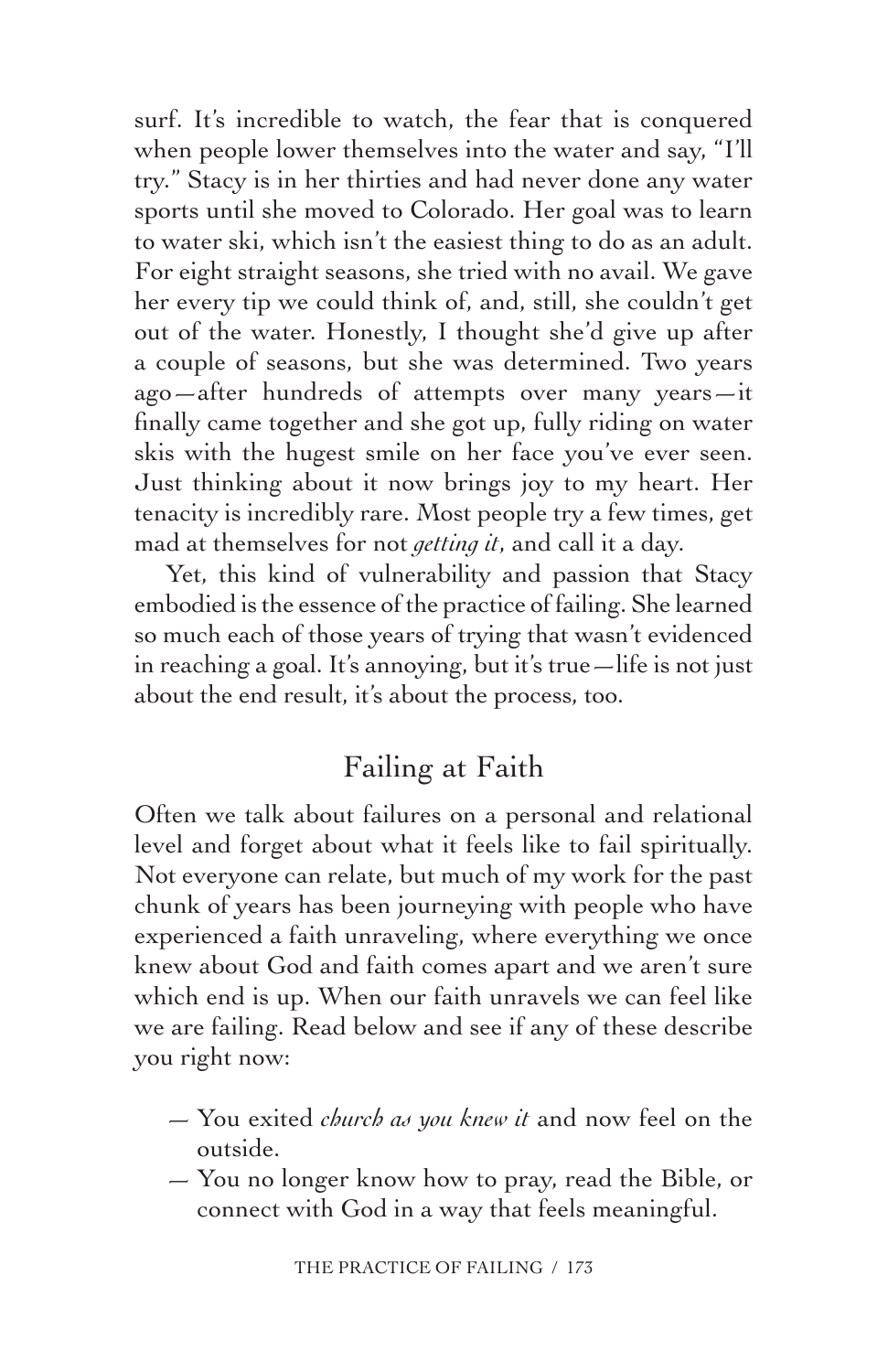- You are experiencing anger, sadness, and confusion after years of certainty and clarity about your faith.
- You have broken relationships with friends and family.
- You feel lonely and disconnected where once there was joy, purpose, and a sense of community.
- You feel shame that you just can't *figure it out.*

My Canadian friend and popular author and blogger, Sarah Bessey, describes it this way: "Nothing is quite where it belongs anymore. Everything moved . . . or maybe you moved. Either way, you feel disoriented."6 For a lot of us, clarity has turned to confusion, security to feeling on shaky ground, and our ability to articulate our faith has dissolved into a foreign language we can't speak. As the wider church continues to shift and find its way, more people I intersect with relate to failing at faith.

I met my friend Janet in an online class I co-facilitate called Walking Wounded: Hope and Healing for Those Hurt by Church and Ministry. She served in third-world countries for years, working as a Bible translator alongside her husband. Through many twists and turns, her faith crumbled, their marriage dissolved, and she lost her passion for all she had given her life to. Now a divorced, former Christian wife and missionary, she is rebuilding her life as a single, professional woman who is unsure what she believes anymore and considers herself on the bubble between atheism and agnosticism. Other people she used to be in lockstep with are doing just fine in their faith, making it easy for her to wonder: *What's wrong with me?* 

The thing that often gives us the most trouble related to failed faith—and really, all types of failure—is comparing ourselves to others. We look at friends and family who are still connected, thriving, doing what we used to do. We see others mastering skills we bombed at. We see people pulling off marriages and successful jobs we failed in. We see the success of other kids while ours are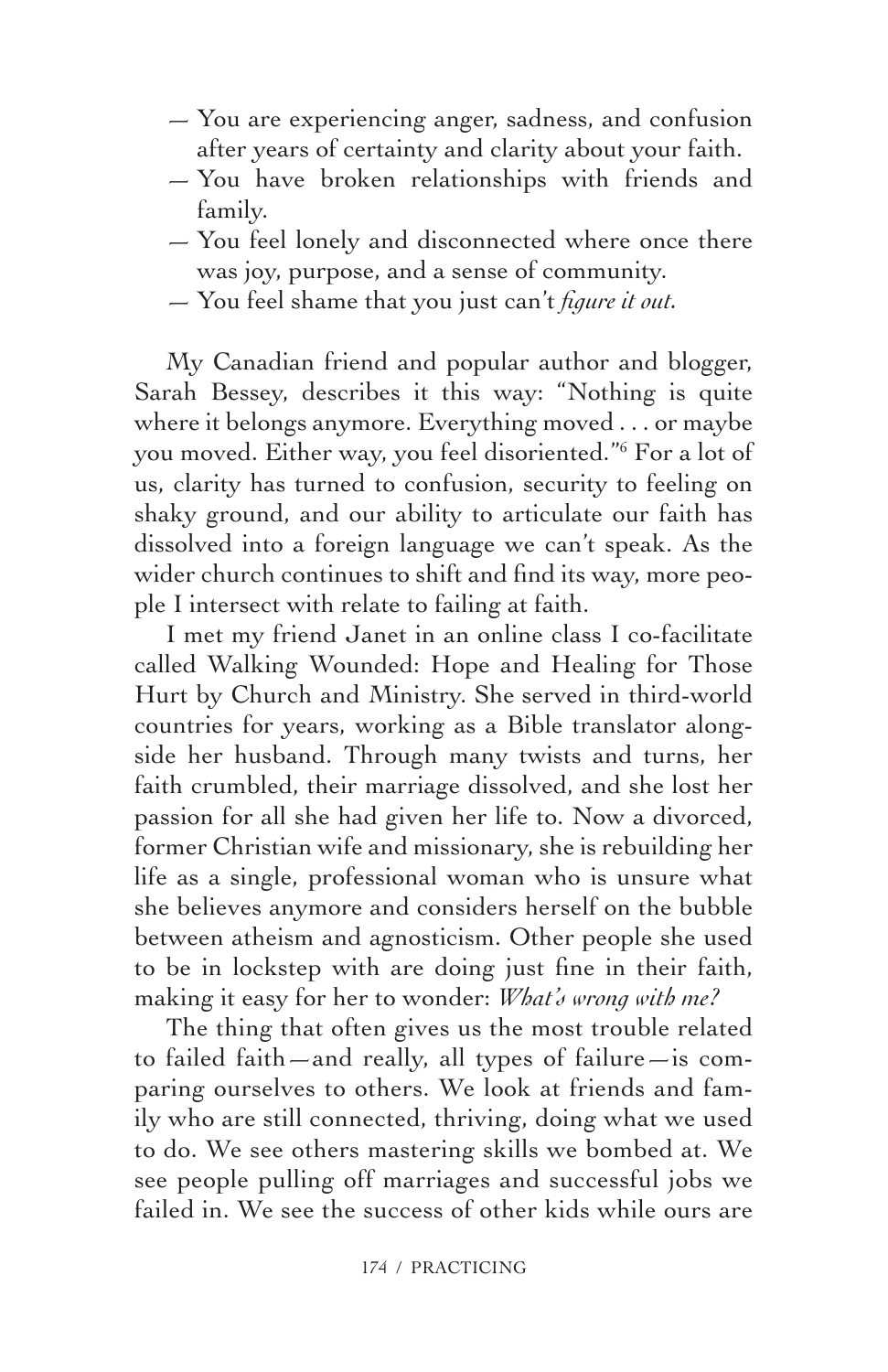struggling and wonder if it's our fault. No matter what it is, comparing ourselves to others will always result in shame and pain.

I constantly remind people that there's no such thing as failed faith. It might feel real but it comes from the unhealthy binary, either/or thinking many of us were taught in rigid systems. It becomes embedded in our hearts and experience and will always give us trouble. Thinking we're either in or out, right or wrong, on God's good side or bad side, will always lead to pain and strife. Making peace with an evolving faith—that we will always be changing, growing, morphing our spirituality—is an important practice that isn't readily taught in a lot of churches.

Some of you don't struggle with your faith and maybe cannot relate to this personally, but you can still help others with this practice. In fact, you can be a powerful source of healing for people when it comes to these issues of faith. Here's how: *Learn how to honor others' diverse and uncertain faith stories with tenderness and care*. Let them wrestle and struggle and resist your temptation to try to fix their complex questions and doubts with simple solutions. Don't worry about family and friends when they stop going to church or start saying things about God you don't agree with. Try to trust God's work in their lives and affirm your heart for them through less words and more presence.

#### The Flogging Machine

Elizabeth Gilbert, in her book *Big Magic: Creative Living Beyond Fear*, reminds us: "Whatever you do, try not to dwell too long on your failures. You don't need to conduct autopsies on your disasters."7 I am so good at these kinds of autopsies, and I usually do them in what I call the flogging machine.

You may have your own word for it, but I consider the *flogging machine* the place we go in our heads to beat ourselves up after we make some kind of mistake (no matter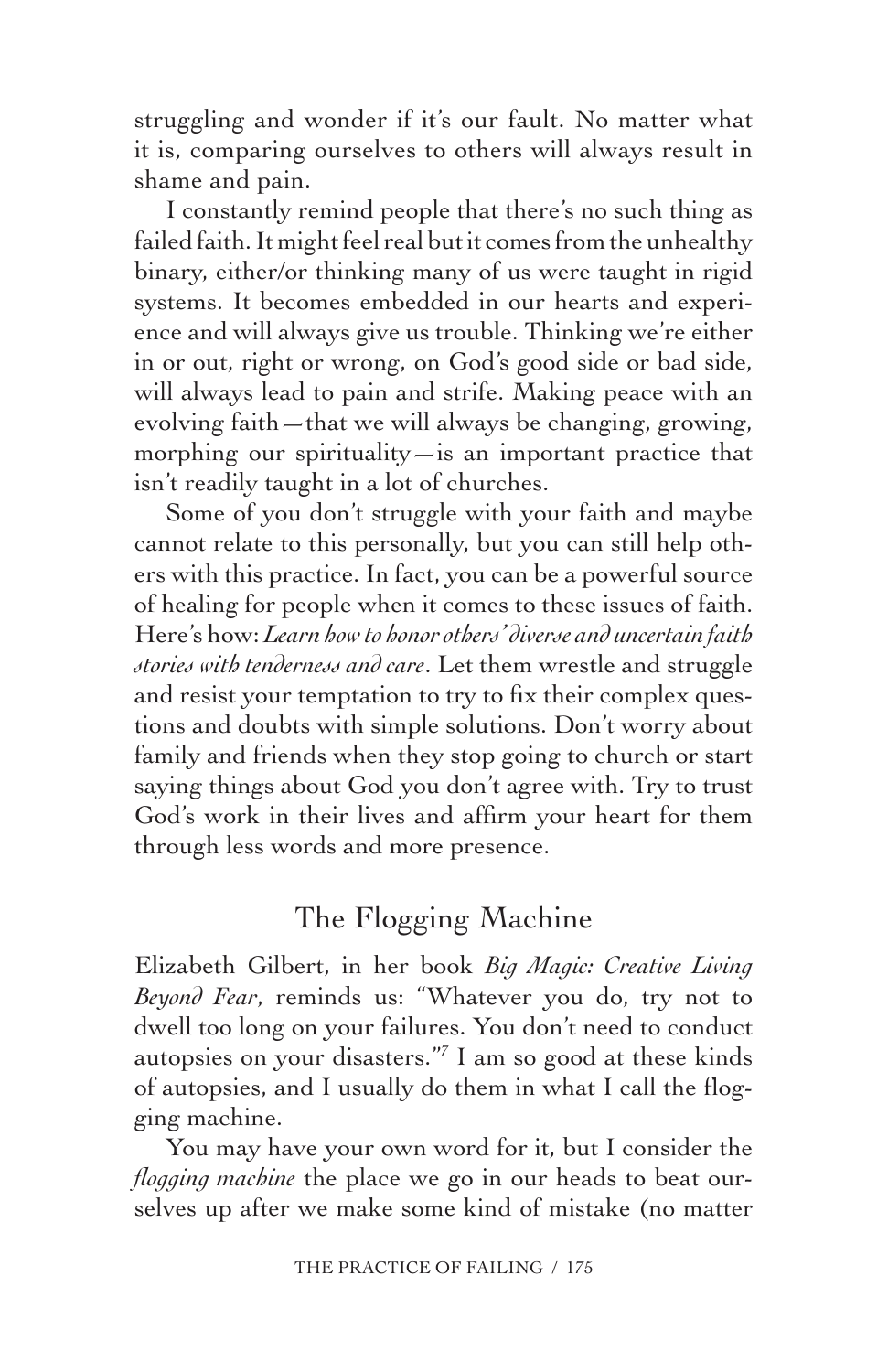how small or big), experience uncomfortable conflict, or perceive we are failing.

Each of us is different, but my flogging machine seems to have these pieces of equipment in it:

- a bat, to beat myself up with
- a megaphone to blast the negative messages over and over about myself
- a group of judges; people evaluating and critiquing me
- a tape recorder that keeps replaying and rewinding the conversation, the thing I said or did wrong, over and over again
- special earplugs that tune out anything good

What does your flogging machine look like, the place you go when you fail? Part of embodying something different is dismantling this kind of negative, debilitating power in our lives and traveling lighter. It doesn't mean we don't take a trip into the flogging machine now and then, but it means we stop hiding out there for too long as a way of avoiding our next failure.

You may not relate, but I'm quite sure you're in relationship with someone who is familiar with the flogging machine. We can help people stay out of it by acknowledging its pull. I have a friend who sometimes knows I might be struggling with something I said or did at The Refuge, so he'll text me, "Don't go into the flogging machine tonight. It's not worth it."

Instead of beating ourselves up, let's consider how we can use our perceived failures for good. Regret of any size is a time-waster, a sucker of souls, and robber of our thoughts. Left at just regret, we can get stuck. We can't change the past. No matter how hard we will it, replay it, rethink it, regret it, we cannot and will not ever be able to change the past. Circular regret and replaying failure loops won't get us anywhere new. It won't make our kids be different. Heal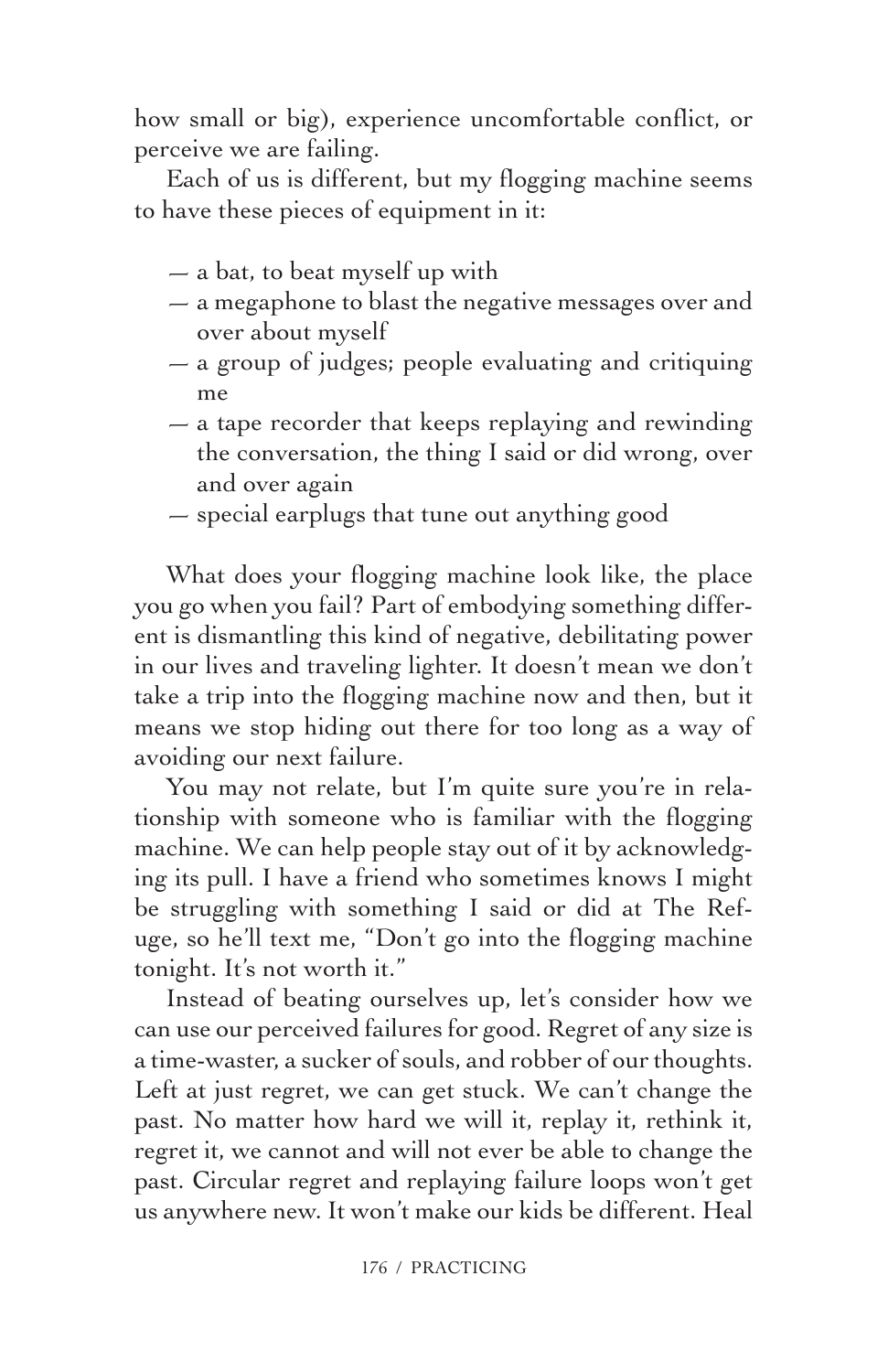a broken relationship. Bring back someone from the dead. Get us that job back. Erase a memory. Change another person. Make our faith magically reappear.

What we can do, however, is consider using what we've learned to participate in nurturing a different future. A much healthier way is to own what's happened in the past with as honest of eyes as possible and add the most important clause we can to it: *happened*, *but I can learn from it.* 

Yep, I wish I had . . . I could have . . . I tried that and  $failed \dots$  but I can learn  $\frac{1}{1}$  from it.

This is central to the practice of failing. We can honor our humanity, our ongoing stories that are always unfolding and that we are always learning. We can remember good comes from evil, light from darkness, beauty from ashes. We can honor that everything we've done is an opportunity to grow, and life usually isn't how we imagined.

We can ask better questions related to our alleged failures to help us keep stumbling and bumbling our way forward. Here are some to consider:

- How can we offer ourselves compassion?
- How can we learn from the past so we can forge a different future?
- What can we personally practice differently moving forward?
- What are we more clear on now?
- What are we now unwilling to do that once came so easy?
- What are we currently open to that we once resisted?
- What has the pain taught us about ourselves? God? Life?
- What can we put into practice that is healthier, wiser, less codependent or controlling, no matter how tiny the step?
- And because good usually emerges from hard places, what good come out of it? What can you look back to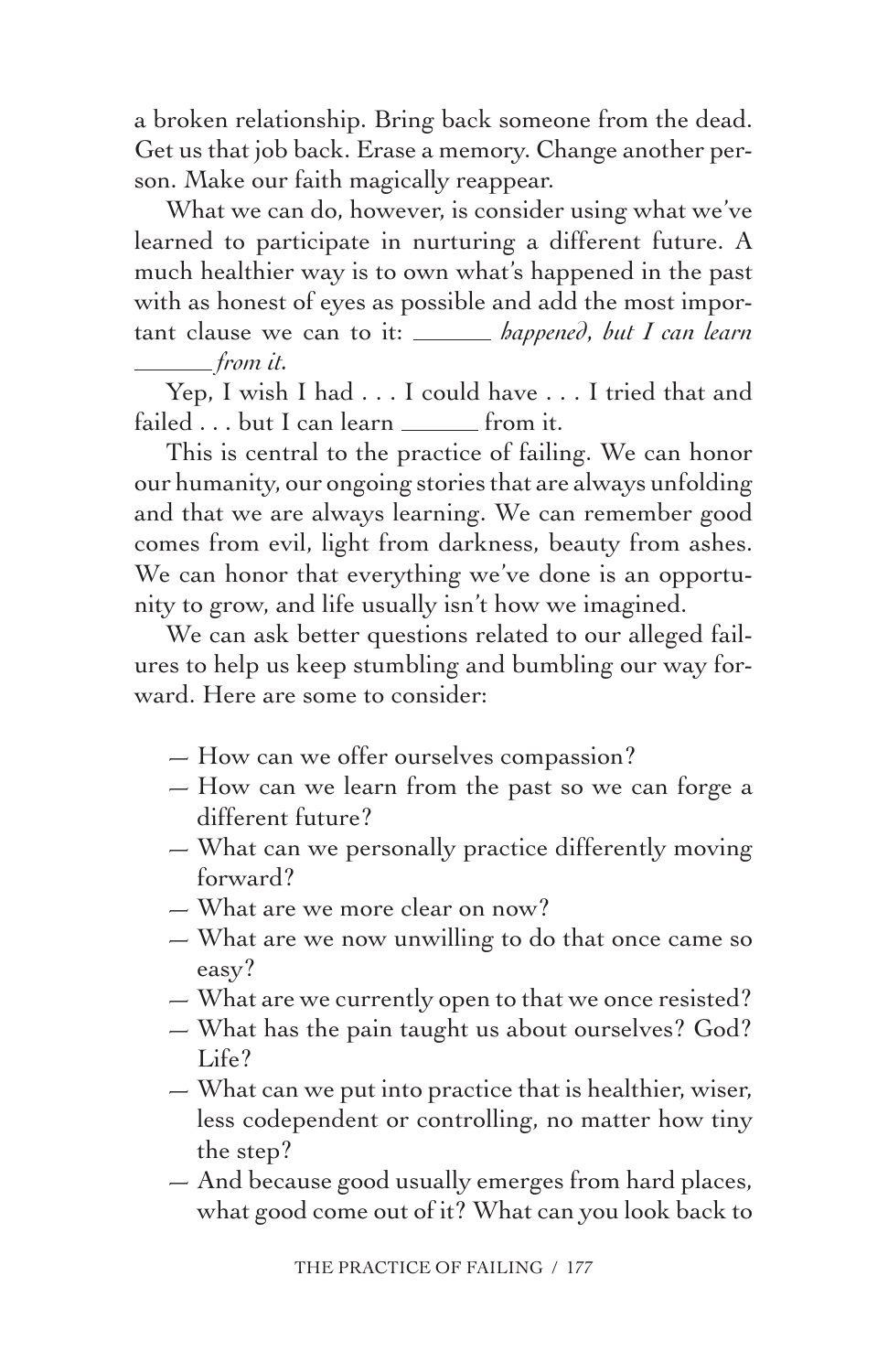now and say "Even in the ugliest parts of this story, emerged?"

What are some other questions that help you process through failure in a more healthy way? Whatever they are, keep asking them.

We started this chapter with the words of Broadway producer, singer, and actor Lin-Manuel Miranda, the writer and star of *Hamilton*, who I am guessing knows a thing or two about vulnerability, risk, and failure. His rhymes about mistakes, trials, and failures are true and challenging, but they end with an admonition that will help us persevere: "REST UP."8



That's where we're going next together—the practice of resting. Each of these practices are taxing in multiple ways. We definitely won't last if we don't take time for self-care, renewal, and rest.

#### A PRAYER FOR FAILING

*God, we admit we're often afraid to fail. Remind us of our humanness. Strengthen our resilience. Give us courage to stand back up, again and again. Help us be people who are willing to risk, try, fail. Amen.*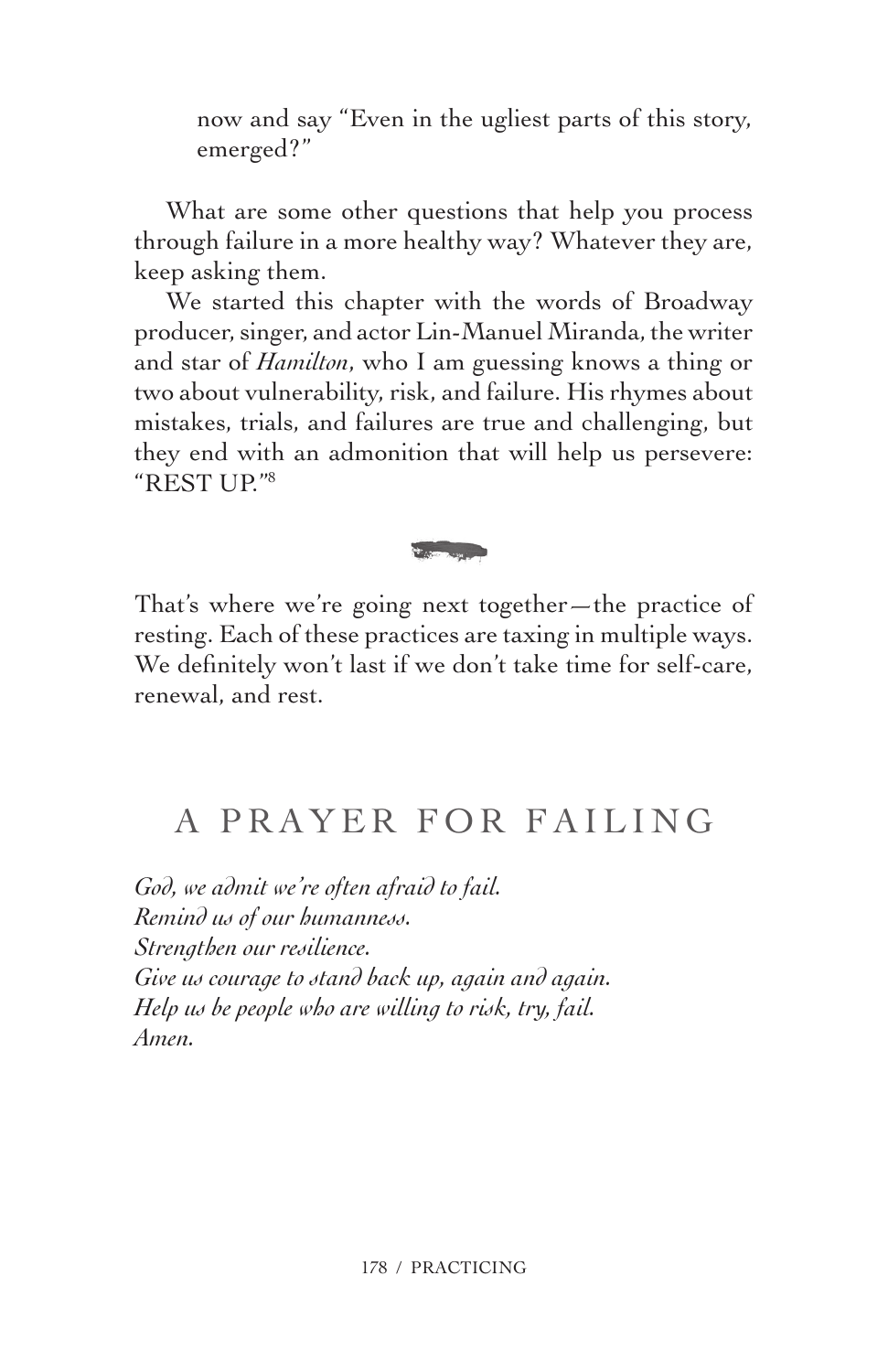#### FOR PERSONAL REFLECTION

- 1. What are failures in your life that are hard to talk about? What prevents you from being more honest about them?
- 2. What are some ways you've been cultivating resilience in your life, bouncing back faster from hard things?
- 3. Do you have a *flogging machine* you enter when you fail? What does yours look like, feel like?
- 4. Consider a recent failure, something that you wished you had done differently. Try to apply some of the questions that are listed on pages 177–78.

### FOR GROUP REFLECTION

- 1. If you feel safe enough, share with the group a failure that is hard for you to talk about. What makes it difficult to share freely? How do you feel, saying it out loud? Share these reflections with the group.
- 2. Create a space to offer any perspectives on feeling like we've failed at faith. Read the list of possible feelings and experiences and share in that section any you relate to. If you don't connect with them personally, try to listen to those who do without fixing in any way.
- 3. Share what your *flogging machines* are like. What can you learn from one another that will help you spend less time in them?
- 4. Review the questions we can ask ourselves to reframe perceived failure. Which are most helpful to you? What other ones would you add?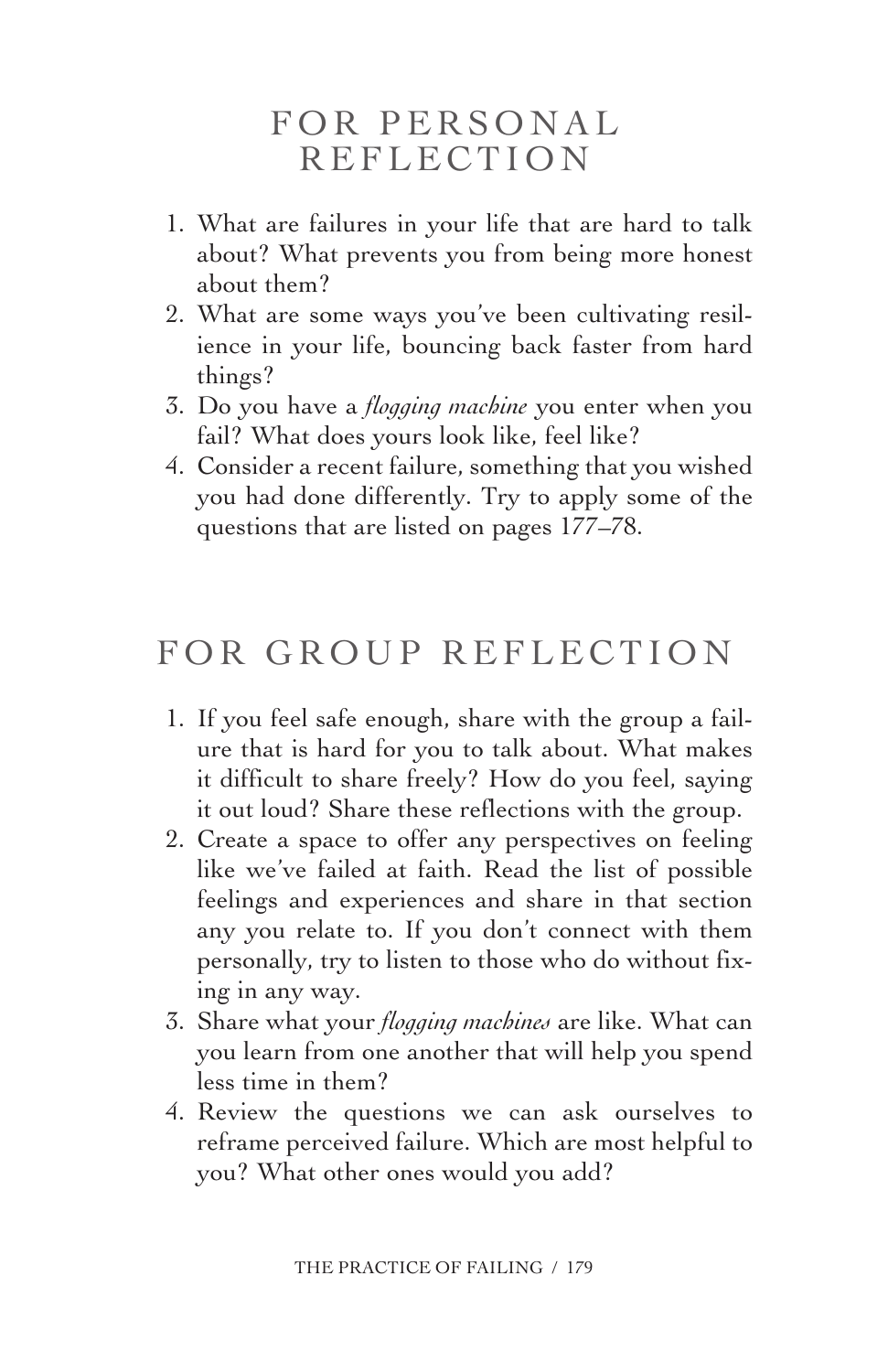### TO PRACTICE

- 1. Think of something you really want to try but you've been afraid to, no matter how small or big. How can you take a step toward it, letting yourself risk your heart, time, the possibility of failure?
- 2. Share a painful failure story out loud with someone at work, church, home, with a friend. It might seem insignificant or feel uncomfortable or unnecessary to rehash but it is part of normalizing failure and bringing it into the light.
- 3. Practice reframing your thinking around experiences of failure or disappointment. Try this guided prompt and see where it leads:

*.*

*.*

*.*

*.*

*.*

*.*

*I consider myself to have failed when*

*That situation made/makes me feel*

*But, through this situation, I learned/am learning*

*I know that, no matter what, God* 

*I know that these good things are still true about me:*

*The next time I feel as if I have failed, I will remember*